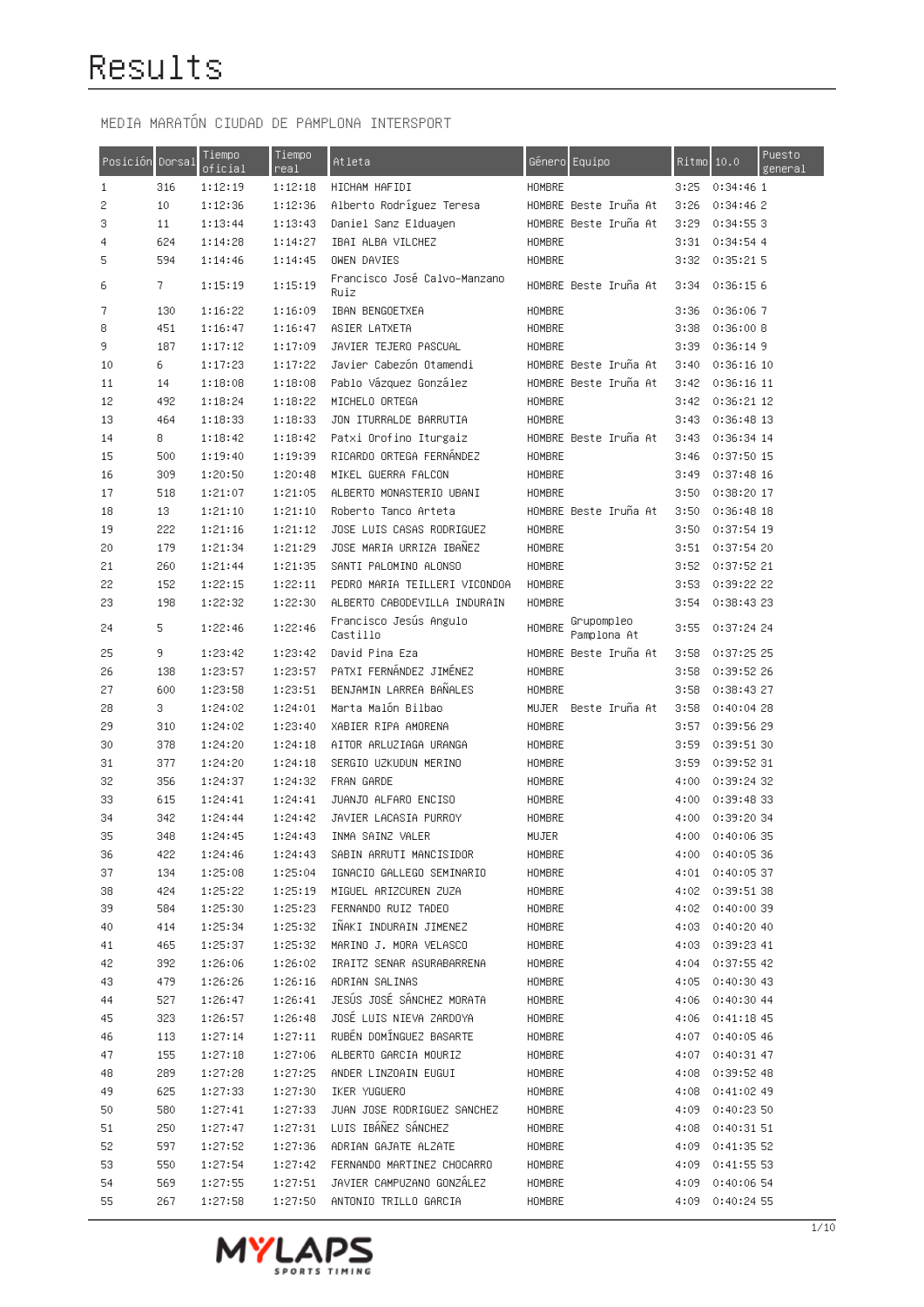| Posición | Dorsal | Tiempo<br>oficial | Tiempo<br>real | Atleta                               | Género Equipo          | Ritmo | 10.0             | Puesto<br>general |
|----------|--------|-------------------|----------------|--------------------------------------|------------------------|-------|------------------|-------------------|
| 56       | 496    | 1:28:00           | 1:27:51        | JAVIER MUÑOZ NIEVA                   | HOMBRE                 | 4:09  | 0:42:22:56       |                   |
| 57       | 273    | 1:28:01           | 1:27:58        | ALFREDO LARRABURU GOMARA             | HOMBRE                 | 4:10  | 0:41:39 57       |                   |
| 58       | 347    | 1:28:02           | 1:27:56        | JABIER GARCÍA PANIEGO                | HOMBRE                 | 4:10  | 0:41:40 58       |                   |
| 59       | 485    | 1:28:44           | 1:28:37        | JULIO JIMENEZ ABAD                   | HOMBRE                 | 4:12  | 0:41:39 59       |                   |
| 60       | 247    | 1:28:46           | 1:28:42        | DANIEL URTASUN OSTA                  | HOMBRE                 | 4:12  | 0:40:2760        |                   |
| 61       | 455    | 1:28:48           | 1:28:40        | ENEKO UJUE SOLA                      | HOMBRE                 | 4:12  | 0:41:29 61       |                   |
| 62       | 387    | 1:29:20           | 1:29:14        | CARLOS SANCHEZ BLANCO                | HOMBRE                 | 4:13  | 0:40:4762        |                   |
| 63       | 2      | 1:29:22           | 1:29:22        | Egipto Flamarique Arricibita         | MUJER – Beste Iruña At | 4:14  | 0:40:4463        |                   |
| 64       | 333    | 1:29:22           | 1:29:09        | JAVIER GOLDARAZ VALENCIA             | HOMBRE                 | 4:13  | 0:42:2164        |                   |
| 65       | 334    | 1:29:31           | 1:29:17        | IGOR BERRIOZABAL ARANA               | HOMBRE                 | 4:13  | 0:43:27 65       |                   |
| 66       | 577    | 1:29:33           | 1:29:29        | ANGEL IBAÑEZ AYESA                   | HOMBRE                 | 4:14  | 0:42:09 66       |                   |
| 67       | 384    | 1:29:44           | 1:29:37        | KARLOS ALBENIZ HARO                  | HOMBRE                 | 4:14  | 0:41:5067        |                   |
| 68       | 552    | 1:29:52           | 1:29:43        | EYAD TERKAWI                         | HOMBRE                 | 4:15  | 0:42:2368        |                   |
| 69       | 595    | 1:29:53           | 1:29:36        | JAVIER GONI MARTINEZ                 | HOMBRE                 | 4:14  | 0:43:57 69       |                   |
| 70       | 105    | 1:30:03           | 1:29:56        | XABIER GOROSABEL OJINAGA             | HOMBRE                 | 4:15  | 0:41:51 70       |                   |
| 71       | 220    | 1:30:06           | 1:29:50        | GORKA ELÍA                           | HOMBRE                 | 4:15  | 0:42:50 71       |                   |
| 72       | 421    | 1:30:22           | 1:30:19        | PABLO GARCIA DIEZ                    | HOMBRE                 | 4:16  | 0:42:23 72       |                   |
| 73       | 530    | 1:30:26           | 1:30:11        | ALBERTO RECALDE EQUIZA               | HOMBRE                 | 4:16  | $0:41:53$ 73     |                   |
| 74       | 360    | 1:30:37           | 1:30:28        | FERNANDO CHOCARRO ULLATE             | HOMBRE                 | 4:17  | 0:42:13.74       |                   |
| 75       | 133    | 1:30:38           | 1:30:37        | JOSE MARIA DELGADO SANCHEZ           | HOMBRE                 | 4:17  | 0:41:50 75       |                   |
| 76       | 281    | 1:30:43           | 1:30:33        | FRANCISCO JAVIER ECHEVERRIA<br>LOPEZ | HOMBRE                 | 4:17  | 0:41:29 76       |                   |
| 77       | 404    | 1:30:56           | 1:30:51        | JESUS GOLDARAZ IRACHETA              | HOMBRE                 | 4:18  | 0:42:28.77       |                   |
| 78       | 410    | 1:30:57           | 1:30:45        | ASIER MENDIA URANGA                  | HOMBRE                 | 4:18  | 0:43:15.78       |                   |
| 79       | 415    | 1:31:26           | 1:31:17        | PEDRO LECUMBERRI SAGUES              | HOMBRE                 | 4:19  | 0:42:48 79       |                   |
| 80       | 537    | 1:31:27           | 1:31:14        | CARLOS LABAY CAMPOS                  | HOMBRE                 | 4:19  | 0:43:03.80       |                   |
| 81       | 257    | 1:31:28           | 1:31:20        | XABI ANGOS VIDAN                     | HOMBRE                 | 4:19  | 0:42:25.81       |                   |
| 82       | 582    | 1:31:28           | 1:31:21        | INAKI MIRANDA MARTINEZ               | HOMBRE                 | 4:19  | 0:42:23.82       |                   |
| 83       | 581    | 1:31:33           | 1:31:24        | JESUS LAYANA GABIRONDO               | HOMBRE                 | 4:19  | 0:42:49.83       |                   |
| 84       | 181    | 1:31:43           | 1:31:35        | JUAN PABLO VERA JANIN                | HOMBRE                 | 4:20  | 0:42:28.84       |                   |
| 85       | 490    | 1:31:51           | 1:31:45        | JAVIER MEZQUIRIZ AOIZ                | HOMBRE                 | 4:20  | 0:42:49 85       |                   |
| 86       | 238    | 1:32:05           | 1:32:00        | DANIEL GALINDO GOMEZ                 | HOMBRE                 | 4:21  | 0:42:35.86       |                   |
| 87       | 299    | 1:32:05           | 1:32:00        | IGOR PUY GARCIA                      | <b>HOMBRE</b>          | 4:21  | 0:42:35.87       |                   |
| 88       | 172    | 1:32:08           | 1:31:44        | ALFREDO SARASA AMATRIAIN             | HOMBRE                 | 4:20  | 0:44:24 88       |                   |
| 89       | 362    | 1:32:08           | 1:32:07        | FCO.JAVIER GARCIA SABUCO             | HOMBRE                 | 4:21  | 0:43:44 89       |                   |
| 90       | 587    | 1:32:21           | 1:32:13        | UNAI BEHRENDT BAZTAN                 | HOMBRE                 | 4:22  | 0:42:27 90       |                   |
| 91       | 244    | 1:32:37           | 1:32:12        | CESAR SARRATEA URRUTIA               | HOMBRE                 |       | 4:22 0:43:56 91  |                   |
| 92       | 553    | 1:32:45           | 1:32:33        | RAMON URDANIZ                        | <b>HOMBRE</b>          |       | 4:23 0:42:53 92  |                   |
| 93       | 146    | 1:32:45           | 1:32:33        | INIGO RIDRUEJO ECHEVERRIA            | HOMBRE                 |       | 4:23 0:42:39 93  |                   |
| 94       | 235    | 1:32:48           | 1:32:43        | GORKA ALDACO ARRECHEA                | HOMBRE                 | 4:23  | 0:42:10 94       |                   |
| 95       | 507    | 1:32:58           | 1:32:35        | JOSE LUIS JIMENEZ GONZALEZ           | HOMBRE                 | 4:23  | 0:43:46 95       |                   |
| 96       | 586    | 1:33:18           | 1:33:00        | MANUEL DELGADO                       | HOMBRE                 |       | 4:24 0:44:48 96  |                   |
| 97       | 561    | 1:33:21           | 1:33:09        | ROMULO GARBAYO PERALTA               | <b>HOMBRE</b>          |       | 4:24 0:42:13 97  |                   |
| 98       | 326    | 1:33:34           | 1:33:20        | INIGO GARCIA DE EULATE               | HOMBRE                 |       | 4:25 0:43:41 98  |                   |
| 99       | 540    | 1:33:38           | 1:33:33        | JAVIER IZURIAGA URRA                 | <b>HOMBRE</b>          |       | 4:26 0:41:36 99  |                   |
| 100      | 536    | 1:33:50           | 1:33:32        | ALFONSO LECUNA FUENTE                | <b>HOMBRE</b>          |       | 4:26 0:44:18 100 |                   |
| 101      | 391    | 1:33:51           | 1:33:26        | ALBERTO ZURBANO LACALLE              | <b>HOMBRE</b>          |       | 4:25 0:43:56 101 |                   |
| 102      | 161    | 1:33:59           | 1:33:49        | MIKEL RODRIGO MOLER                  | HOMBRE                 |       | 4:26 0:44:27 102 |                   |
| 103      | 325    | 1:34:01           | 1:33:48        | EDUARDO SALINAS JAIME                | HOMBRE                 |       | 4:26 0:43:41 103 |                   |
| 104      | 275    | 1:34:02           | 1:33:33        | FERNANDO SERRANO LARRÁYOZ            | HOMBRE                 |       | 4:26 0:44:22 104 |                   |
| 105      | 585    | 1:34:08           | 1:33:56        | CESAR MUTILVA MEDRANO                | HOMBRE                 |       | 4:27 0:43:41 105 |                   |
| 106      | 420    | 1:34:09           | 1:33:40        | PABLO ZUDAIRE DÍAZ-TEJEIRO           | HOMBRE                 |       | 4:26 0:44:01 106 |                   |
| 107      | 541    | 1:34:10           | 1:34:00        | CRISTINA ALEIXANDRE VILLAR           | MUJER                  |       | 4:27 0:44:32 107 |                   |
| 108      | 559    | 1:34:28           | 1:33:48        | IGOR VENTOSO                         | HOMBRE                 |       | 4:26 0:44:42 108 |                   |
| 109      | 619    | 1:34:31           | 1:34:27        | OSCAR PONS MARCO                     | HOMBRE                 |       | 4:28 0:44:46 109 |                   |
| 110      | 122    | 1:34:45           | 1:34:45        | INAKI ESEVERRI ANGUIANO              | HOMBRE                 |       | 4:29 0:43:40 110 |                   |
| 111      | 271    | 1:34:49           | 1:34:33        | IGOR NISTAL ARCHEL                   | HOMBRE                 |       | 4:28 0:44:57 111 |                   |

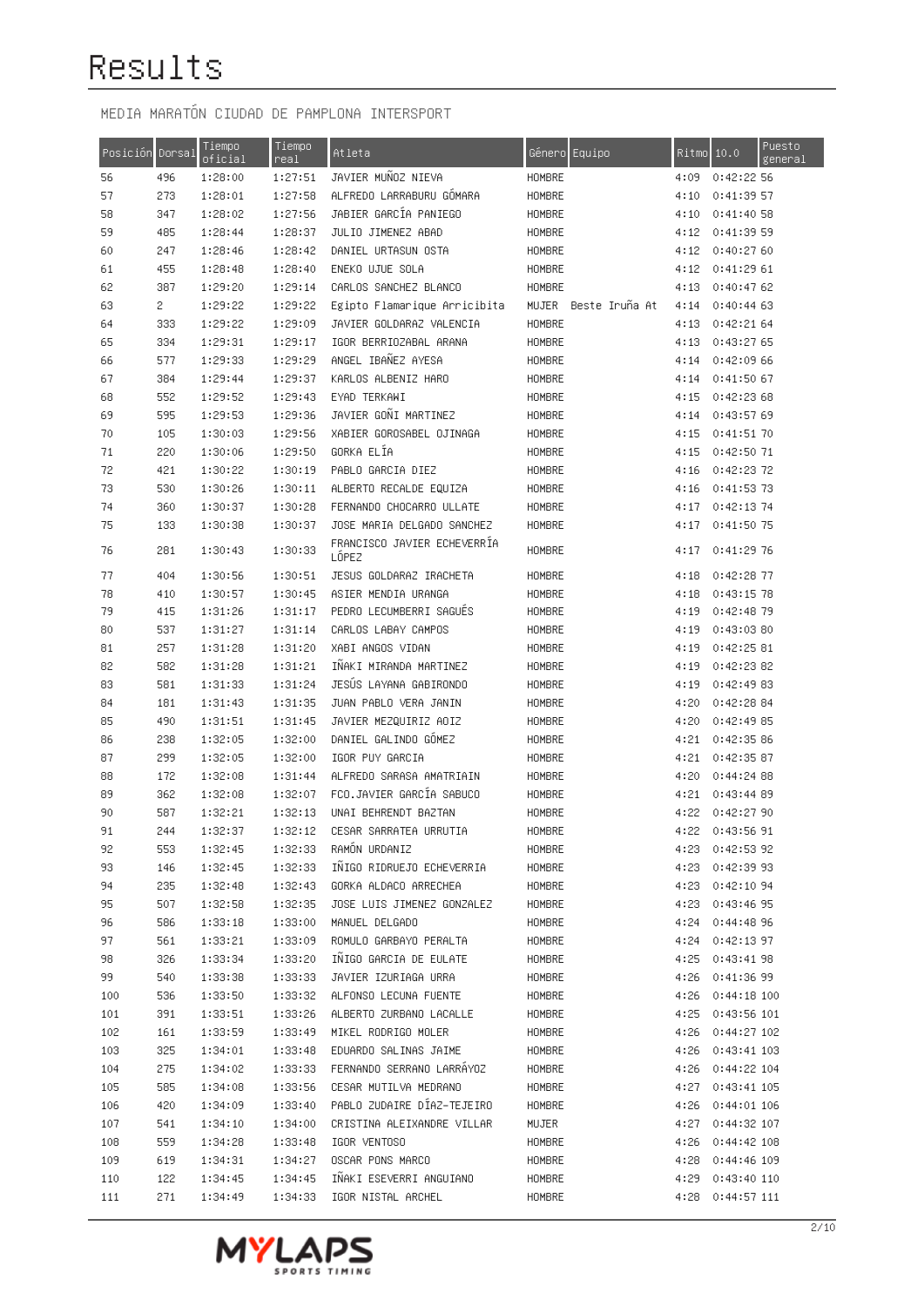| Posición Dorsal |                     | Tiempo<br>oficial  | Tiempo<br>real     | Atleta                                               | Género Equipo                  | $Ritmo$ 10.0 |                                | Puesto<br>general |
|-----------------|---------------------|--------------------|--------------------|------------------------------------------------------|--------------------------------|--------------|--------------------------------|-------------------|
| 112             | 184                 | 1:34:49            | 1:34:35            | JOSĖ JAVIER IMBULUZQUETA<br>ILUNDAIN                 | HOMBRE                         | 4:29         | $0:45:13$ 112                  |                   |
| 113             | 148                 | 1:34:55            | 1:34:41            | CARLOS LOPEZ MUNOZ                                   | HOMBRE                         | 4:29         | 0:44:53 113                    |                   |
| 114             | 515                 | 1:34:57            | 1:34:42            | ALFONSO GUINDO ZABALZA                               | HOMBRE                         | 4:29         | $0:45:15$ 114                  |                   |
| 115             | 448                 | 1:35:00            | 1:34:48            | INIGO AMEZQUETA CIA                                  | HOMBRE                         | 4:29         | 0:44:27 115                    |                   |
| 116             | 566                 | 1:35:05            | 1:34:59            | XENEN LEKUONA                                        | HOMBRE                         | 4:30         | $0:45:50$ 116                  |                   |
| 117             | 136                 | 1:35:08            | 1:34:55            | PATXI ZUBELDIA                                       | HOMBRE                         | 4:29         | 0:44:19 117                    |                   |
| 118             | 303                 | 1:35:17            | 1:35:03            | CESAR OROZ MARTIJA                                   | HOMBRE                         | 4:30         | $0:45:13$ 118                  |                   |
| 119             | 324                 | 1:35:19            | 1:34:56            | TXABI HERNANDEZ ARISTU                               | <b>HOMBRE</b>                  | 4:30         | 0:45:42 119                    |                   |
| 120             | 449                 | 1:35:21            | 1:35:00            | JOSE MARIA AVILA SANCHEZ                             | HOMBRE                         | 4:30         | 0:44:35 120                    |                   |
| 121             | 382                 | 1:35:22            | 1:35:07            | GERMÁN LARRAÑAGA AZCÁRATE                            | HOMBRE                         | 4:30         | $0:45:13$ 121                  |                   |
| 122             | 398                 | 1:35:22            | 1:34:24            | LORENZO AGUDO QUILEZ                                 | HOMBRE                         | 4:28         | $0:46:26$ 122                  |                   |
| 123             | 532                 | 1:35:26            | 1:34:50            | PATXI JAURENA JAURENA                                | HOMBRE                         | 4:29         | $0:46:19$ 123                  |                   |
| 124             | 629                 | 1:35:26            | 1:35:20            | JESÚS PETRI ESCUDERO                                 | HOMBRE                         | 4:31         | 0:44:53 124                    |                   |
| 125             | 124                 | 1:35:30            | 1:35:14            | IGNACIO ZUNZARREN IBERO                              | HOMBRE                         | 4:30         | 0:44:21 125                    |                   |
| 126             | 409                 | 1:35:39            | 1:35:28            | FERMIN MORENO IZCO                                   | HOMBRE                         | 4:31         | 0:43:20 126                    |                   |
| 127             | 487                 | 1:35:40            | 1:35:30            | DANIEL SÁNCHEZ ARIZ                                  | HOMBRE                         | 4:31         | 0:43:20 127                    |                   |
| 128             | 225                 | 1:35:45            | 1:35:38            | NATALIA MENDILUCE GRENO                              | MUJER                          | 4:31         | $0:45:14$ 128                  |                   |
| 129             | 313                 | 1:35:45            | 1:35:44            | LAUREANO CAMPANON                                    | HOMBRE                         | 4:32         | $0:45:14$ 129                  |                   |
| 130             | 383                 | 1:36:03            | 1:36:03            | FELIX LUMBRERAS RIPODAS                              | HOMBRE                         | 4:33         | 0:44:19 130                    |                   |
| 131             | 211                 | 1:36:03            | 1:35:52            | IGNACIO PÉREZ GÁNDARA                                | HOMBRE                         | 4:32         | 0:44:54 131                    |                   |
| 132             | 147                 | 1:36:06            | 1:35:55            | EDUARDO CARRERA MURILLO                              | HOMBRE                         | 4:32         | 0:43:41 132                    |                   |
| 133             | 178                 | 1:36:11            | 1:36:08            | JOSE LUIS ZUDAIRE ARLEGUI                            | HOMBRE                         | 4:33         | $0:44:19$ 133                  |                   |
| 134             | 143                 | 1:36:24            | 1:36:07            | NIZAR CABEZAS GALLARDO                               | HOMBRE                         | 4:33         | 0:44:30 134                    |                   |
| 135             | 359                 | 1:36:27            | 1:35:39            | IBAN DE ESTEBAN GARRO                                | HOMBRE                         | 4:32         | 0:45:34 135                    |                   |
| 136             | 517                 | 1:36:33            | 1:36:21            | BALTA LAINEZ                                         | HOMBRE                         | 4:34         | 0:47:06 136                    |                   |
| 137             | 590                 | 1:36:39            | 1:36:25            | JOSÉ RAMON ALVAREZ DE EULATE<br>MORAZA               | HOMBRE                         | 4:34         | 0:44:05 137                    |                   |
| 138             | 503                 | 1:36:48            | 1:36:48            | JUANTXO SAGUES                                       | HOMBRE                         | 4:35         | 0:44:52 138                    |                   |
| 139             | 269                 | 1:36:52            | 1:36:33            | DAVID SOBERANAS CARMONA                              | HOMBRE                         | 4:34         | 0:44:20 139                    |                   |
| 140             | 158                 | 1:36:55            | 1:36:43            | FELIPE ZARRALUKI GARZARON                            | HOMBRE                         | 4:35         | 0:44:16 140                    |                   |
| 141             | 291                 | 1:36:58            | 1:36:49            | RICARDO CENZANO LEON                                 | HOMBRE                         | 4:35         | $0:45:16$ 141                  |                   |
| 142             | 405                 | 1:36:59            | 1:36:50            | ELIAS ARGOTA FERNANDEZ                               | HOMBRE                         | 4:35         | $0:45:16$ 142                  |                   |
| 143             | 193                 | 1:36:59            | 1:36:44            | ARMANDO PÉREZ DE ALBENIZ PÉREZ<br>DE ALBENIZ         | HOMBRE                         | 4:35         | 0:44:47 143                    |                   |
| 144             | 192                 | 1:36:59            | 1:36:44            | SILVIA VILLANUEVA BARBARIN                           | MUJER                          | 4:35         | 0:44:47 144                    |                   |
| 145             | 548                 | 1:37:00            | 1:36:39            | IGNACIO URRUTIA ECHECON                              | <b>HOMBRE</b>                  | 4:34         | 0:46:00 145                    |                   |
| 146             | 555                 | 1:37:04            | 1:36:36            | MANUEL RUIZ NIETO                                    | HOMBRE                         | 4:34         | 0:45:36 146                    |                   |
| 147             | 602                 | 1:37:15            | 1:36:48            | ERNESTO SARMIENTO CELADA                             | HOMBRE                         |              | 4:35 0:45:02 147               |                   |
| 148             | 626                 | 1:37:19            | 1:37:02            | FERNANDO GÓMEZ GIL                                   | HOMBRE                         |              | 4:35 0:45:32 148               |                   |
| 149             | 570                 | 1:37:25            | 1:36:44            | AMADEO VILLANUEVA ALVAREZ                            | HOMBRE                         | 4:35         | 0:47:19 149                    |                   |
| 150             | 568                 | 1:37:26            | 1:36:45            | DANIEL ALMAGRO BELZUNCE                              | HOMBRE                         | 4:35         | $0:47:19$ 150                  |                   |
| 151             | 458                 | 1:37:35            | 1:37:21            | JOAQUIN DE GOIBURU HIDALGO                           | HOMBRE                         | 4:36         | $0:45:35$ 151                  |                   |
| 152<br>153      | 298<br>591          | 1:37:42<br>1:37:43 | 1:37:28<br>1:37:29 | JOSEMI LUMBIER MOLERES<br>FÉLIX MARTÍNEZ DE MORENTIN | HOMBRE<br>HOMBRE               | 4:37<br>4:37 | $0:45:16$ 152<br>$0:45:16$ 153 |                   |
|                 |                     |                    |                    | SEVILLANO                                            |                                |              |                                |                   |
| 154             | 357<br>$\mathbf{1}$ | 1:37:45            | 1:36:55            | INIGO LAURENZ ITOIZ                                  | HOMBRE                         | 4:35         | 0:47:26 154                    |                   |
| 155<br>156      | 125                 | 1:37:50<br>1:37:55 | 1:37:46<br>1:37:48 | Marisol Aspurz Gayarre<br>ALEJANDRO SALVOCH BALTANAS | MUJER Beste Iruña At<br>HOMBRE | 4:38<br>4:38 | $0:45:15$ 155<br>0:44:48 156   |                   |
| 157             | 574                 | 1:37:57            | 1:37:51            | EDUARDO REVUELTA VILLANUEVA                          | HOMBRE                         | 4:38         | 0:44:54 157                    |                   |
| 158             | 611                 | 1:38:13            | 1:38:01            | ANGELINES LIZARRAGA BALDA                            | MUJER                          | 4:38         | $0:45:41$ 158                  |                   |
| 159             | 190                 | 1:38:16            | 1:38:08            | ASIER MARKO                                          | HOMBRE                         | 4:39         | 0:48:42 159                    |                   |
| 160             | 111                 | 1:38:17            | 1:37:36            | IGNACIO ITOIA IRIARTE                                | HOMBRE                         | 4:37         | 0:47:09 160                    |                   |
| 161             | 202                 | 1:38:20            | 1:38:12            | CAROL URSULE BERENGUER                               | MUJER                          | 4:39         | $0:47:06$ 161                  |                   |
| 162             | 394                 | 1:38:26            | 1:38:08            | JOSE ANTONIO ARDANAZ PASCUAL                         | HOMBRE                         | 4:39         | $0:45:44$ 162                  |                   |
| 163             | 327                 | 1:38:31            | 1:38:17            | ADOLFO SUAREZ LOPETEGUI                              | HOMBRE                         | 4:39         | 0:46:49 163                    |                   |
| 164             | 189                 | 1:38:41            | 1:38:24            | ROBERT HERNANDEZ MARTIN                              | HOMBRE                         | 4:39         | 0:44:36 164                    |                   |
| 165             | 232                 | 1:38:42            | 1:38:30            | MANU ALBERDI ODRIOZOLA                               | HOMBRE                         |              | 4:40 0:46:04 165               |                   |
|                 |                     |                    |                    |                                                      |                                |              |                                |                   |

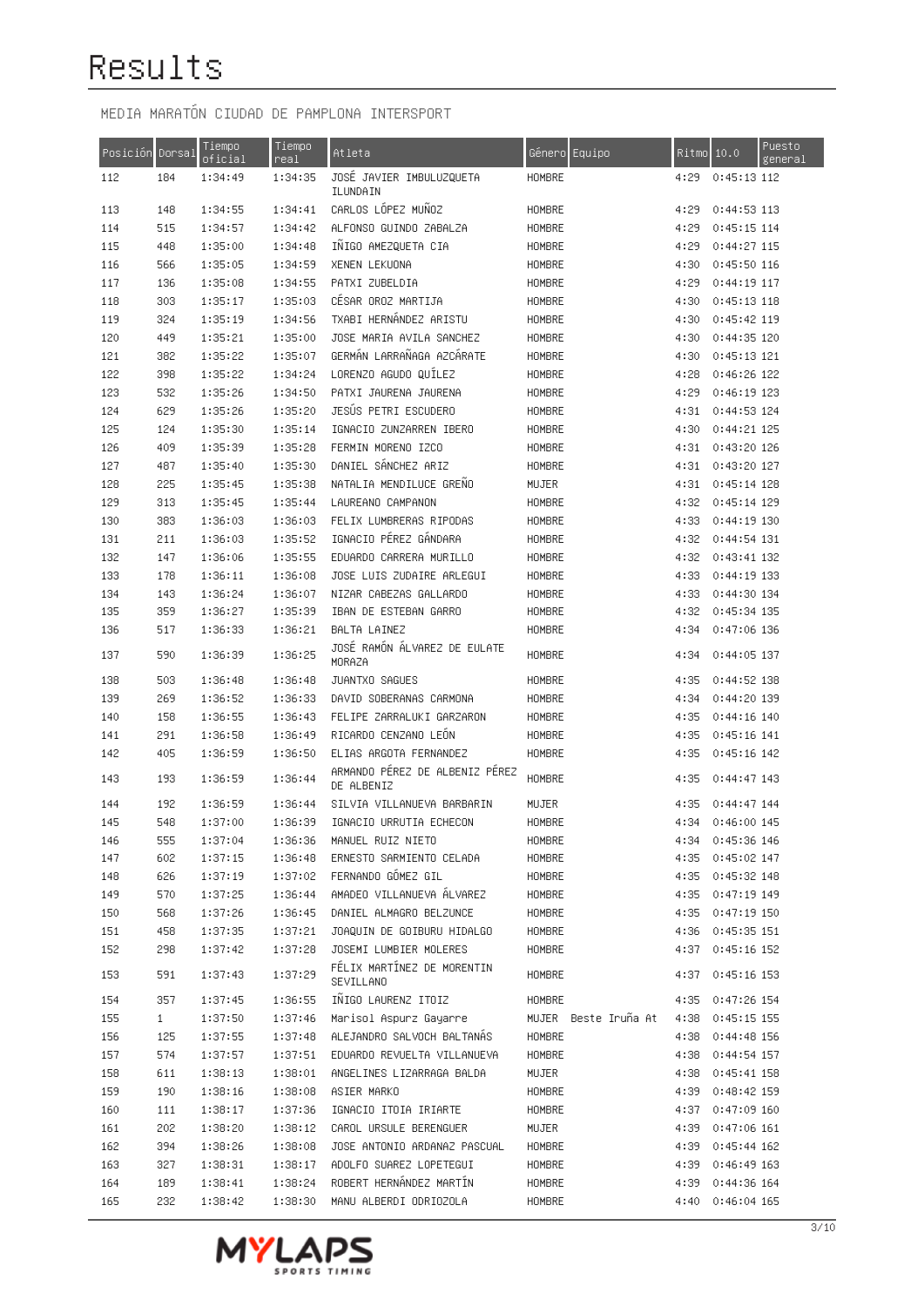| Posición Dorsal |     | Tiempo<br>oficial | Tiempo<br>real | Atleta                             |        | Género Equipo        | Ritmo 10.0 |                  | Puesto<br>general |
|-----------------|-----|-------------------|----------------|------------------------------------|--------|----------------------|------------|------------------|-------------------|
| 166             | 293 | 1:38:46           | 1:38:17        | ANGEL LISKA PASTOR                 | HOMBRE |                      | 4:39       | $0:47:18$ 166    |                   |
| 167             | 231 | 1:38:46           | 1:38:39        | JUANJO ZUÑIGA ARANGUREN            | HOMBRE |                      | 4:40       | $0:46:22$ 167    |                   |
| 168             | 292 | 1:38:50           | 1:38:41        | PEDRO PACIO LEGASPI                | HOMBRE |                      | 4:40       | $0:45:17$ 168    |                   |
| 169             | 287 | 1:38:55           | 1:38:50        | ENRIQUE AGUIRRE CIDRIAIN           | HOMBRE |                      | 4:41       | $0:46:12$ 169    |                   |
| 170             | 4   | 1:39:03           | 1:38:58        | Rosa Orofino Iturgaiz              |        | MUJER Beste Iruña At | 4:41       | $0:46:23$ 170    |                   |
| 171             | 435 | 1:39:43           | 1:39:08        | MIKEL ESLAVA LECUMBERRI            | HOMBRE |                      | 4:41       | 0:45:39 171      |                   |
| 172             | 478 | 1:39:50           | 1:39:09        | ALEJANDRO HUARTE MARIN             | HOMBRE |                      | 4:42       | 0:47:21 172      |                   |
| 173             | 589 | 1:39:58           | 1:39:31        | CARLOS RUIZ MUNETA                 | HOMBRE |                      | 4:43       | 0:47:21 173      |                   |
| 174             | 166 | 1:40:02           | 1:40:02        | RODRIGO MORA SEGURA                | HOMBRE |                      | 4:44       | 0:48:36 174      |                   |
| 175             | 567 | 1:40:13           | 1:40:03        | INIGO ETXARRI ARIZ                 | HOMBRE |                      | 4:44       | 0:44:02 175      |                   |
| 176             | 335 | 1:40:15           | 1:39:58        | MARCOS AMBROSI ZUECO               | HOMBRE |                      | 4:44       | 0:45:50 176      |                   |
| 177             | 120 | 1:40:15           | 1:39:24        | MIKEL ARTOLA LIZARRAGA             | HOMBRE |                      | 4:42       | 0:48:26 177      |                   |
| 178             | 429 | 1:40:20           | 1:40:14        | AITOR ARISTU TEJEDOR               | HOMBRE |                      | 4:45       | $0:46:26$ 178    |                   |
| 179             | 346 | 1:40:29           | 1:40:20        | EDUARDO ALESÓN LOBERA              | HOMBRE |                      | 4:45       | 0:46:04 179      |                   |
| 180             | 135 | 1:40:37           | 1:40:21        | BRUNO PEREZ ASTIGARRAGA            | HOMBRE |                      | 4:45       | 0:47:41 180      |                   |
| 181             | 157 | 1:40:39           | 1:39:28        | ASIER BERÁSTEGUI POLO              | HOMBRE |                      | 4:42       | $0:48:14$ 181    |                   |
| 182             | 616 | 1:40:42           | 1:40:00        | JOSE MIGUEL SANCHEZ                | HOMBRE |                      | 4:44       | 0:47:21 182      |                   |
| 183             | 560 | 1:40:42           | 1:40:00        | TXEMA SANCHEZ GARCIA               | HOMBRE |                      | 4:44       | 0:47:20 183      |                   |
| 184             | 259 | 1:40:43           | 1:40:37        | EDUARDO FERNANDEZ LUIS             | HOMBRE |                      | 4:46       | $0:47:12$ 184    |                   |
| 185             | 400 | 1:40:57           | 1:39:50        | INAKI AZPARRE HUARTE               | HOMBRE |                      | 4:43       | $0:48:48$ 185    |                   |
| 186             | 103 | 1:41:02           | 1:40:38        | MIGUEL ANGEL BLANCO PANIZO         | HOMBRE |                      | 4:46       | 0:47:11 186      |                   |
| 187             | 353 | 1:41:15           | 1:40:55        | DAVID RUBIO SORIA                  | HOMBRE |                      | 4:47       | $0:46:52$ 187    |                   |
| 188             | 142 | 1:41:16           | 1:40:56        | DANIEL CABEZÓN OTAMENDI            | HOMBRE |                      | 4:47       | $0:46:51$ 188    |                   |
| 189             | 307 | 1:41:17           | 1:40:42        | INIGO PARDO ECHAURI                | HOMBRE |                      | 4:46       | 0:48:58 189      |                   |
| 190             | 118 | 1:41:19           | 1:40:56        | CARLOS BARRERA DEL BARRIO          | HOMBRE |                      | 4:47       | $0:48:15$ 190    |                   |
| 191             | 438 | 1:41:23           | 1:40:17        | OSKAR NUIN MORENO                  | HOMBRE |                      | 4:45       | 0:48:42 191      |                   |
| 192             | 112 | 1:41:23           | 1:40:23        | ROBERTO BARANDALLA ARMENDARIZ      | HOMBRE |                      | 4:45       | 0:49:06 192      |                   |
| 193             | 191 | 1:41:23           | 1:41:04        | SERGIO GUILLORME JAURRIETA         | HOMBRE |                      | 4:47       | 0:47:06 193      |                   |
| 194             | 243 | 1:41:35           | 1:41:35        | SERGIO INDURAIN JIMENEZ            | HOMBRE |                      | 4:48       | 0:48:25 194      |                   |
| 195             | 207 | 1:41:35           | 1:41:35        | JUAN RAMÓN GONZÁLEZ ORTIZ          | HOMBRE |                      | 4:48       | 0:46:00 195      |                   |
| 196             | 453 | 1:41:37           | 1:41:30        | ROBERTO BAKEDANO MARRO             | HOMBRE |                      | 4:48       | 0:45:44 196      |                   |
| 197             | 462 | 1:41:45           | 1:41:25        | JOSÉ MANUEL GOÑI AYUCAR            | HOMBRE |                      | 4:48       | 0:47:15 197      |                   |
| 198             | 229 | 1:41:49           | 1:41:37        | EFRÉN DÍAZ DÍAZ                    | HOMBRE |                      | 4:49       | 0:46:48 198      |                   |
| 199             | 336 | 1:41:54           | 1:41:07        | CARLOS MORENO UNANUA               | HOMBRE |                      | 4:47       | 0:49:01 199      |                   |
| 200             | 345 | 1:41:56           | 1:41:49        | BEGOÑA BUSTO GIL                   | MUJER  |                      | 4:49       | 0:47:15 200      |                   |
| 201             | 213 | 1:41:57           | 1:41:46        | ANGELA GONZALEZ CANO               | MUJER  |                      | 4:49       | 0:47:33 201      |                   |
| 202             | 127 | 1:41:58           | 1:41:58        | ADOLFO MUNIAIN IRURITA             | HOMBRE |                      | 4:50       | 0:47:15 202      |                   |
| 203             | 295 | 1:42:03           | 1:41:32        | GUILLERMO MINCHINELA<br>ZARRALUQUI | HOMBRE |                      |            | 4:48 0:47:34 203 |                   |
| 204             | 514 | 1:42:07           | 1:41:38        | JOSE RAMON MARTINEZ ROCA           | HOMBRE |                      | 4:49       | 0:49:01 204      |                   |
| 205             | 114 | 1:42:09           | 1:41:51        | EDER GARTZIA ZIGA                  | HOMBRE |                      |            | 4:49 0:47:30 205 |                   |
| 206             | 149 | 1:42:13           | 1:41:54        | PATXI FERNÁNDEZ ELIZALDE           | HOMBRE |                      | 4:49       | 0:46:44 206      |                   |
| 207             | 431 | 1:42:13           | 1:41:43        | JAVIER ESTEBAN LÓPEZ               | HOMBRE |                      | 4:49       | 0:48:57 207      |                   |
| 208             | 380 | 1:42:14           | 1:41:53        | FRANCISCO DOMENECH SALON           | HOMBRE |                      | 4:49       | 0:49:11 208      |                   |
| 209             | 169 | 1:42:17           | 1:41:48        | ANA MARCOTEGUI BARBER              | MUJER  |                      | 4:49       | 0:46:40 209      |                   |
| 210             | 279 | 1:42:23           | 1:42:05        | GOTZON GARCIA ECAY                 | HOMBRE |                      | 4:50       | 0:47:56 210      |                   |
| 211             | 315 | 1:42:24           | 1:41:33        | MIGUEL ANGEL SANZ IRISARRI         | HOMBRE |                      | 4:48       | 0:49:25 211      |                   |
| 212             | 251 | 1:42:27           | 1:42:16        | JESUS ORDOYO BELTRAN               | HOMBRE |                      | 4:50       | 0:50:25 212      |                   |
| 213             | 230 | 1:42:27           | 1:41:59        | LUIS ARAMENDÍA ITURRALDE           | HOMBRE |                      | 4:50       | 0:49:50 213      |                   |
| 214             | 241 | 1:42:40           | 1:42:24        | PASCUAL ARRIAZU SANCHEZ            | HOMBRE |                      | 4:51       | 0:46:23 214      |                   |
| 215             | 262 | 1:42:41           | 1:42:36        | JOSE BERMUDEZ RUIZ                 | HOMBRE |                      | 4:51       | 0:46:14 215      |                   |
| 216             | 598 | 1:42:42           | 1:42:42        | JOSE MIGUEL LATASA ERRECART        | HOMBRE |                      |            | 4:52 0:45:56 216 |                   |
| 217             | 268 | 1:42:42           | 1:42:29        | MAPI LAQUIDAIN CORRAL              | MUJER  |                      |            | 4:51 0:48:24 217 |                   |
| 218             | 452 | 1:42:42           | 1:41:59        | ALBERTO IZURIAGA URRA              | HOMBRE |                      |            | 4:50 0:50:46 218 |                   |
| 219             | 266 | 1:42:42           | 1:42:29        | INAKI ILARRAZ PRIETO               | HOMBRE |                      |            | 4:51 0:48:24 219 |                   |
| 220             | 583 | 1:42:45           | 1:42:33        | FERNANDO CORTES UGALDE             | HOMBRE |                      |            | 4:51 0:49:03 220 |                   |
| 221             | 171 | 1:42:46           | 1:42:38        | JOSE MANUEL LEGORBURU IMAS         | HOMBRE |                      |            | 4:51 0:46:22 221 |                   |

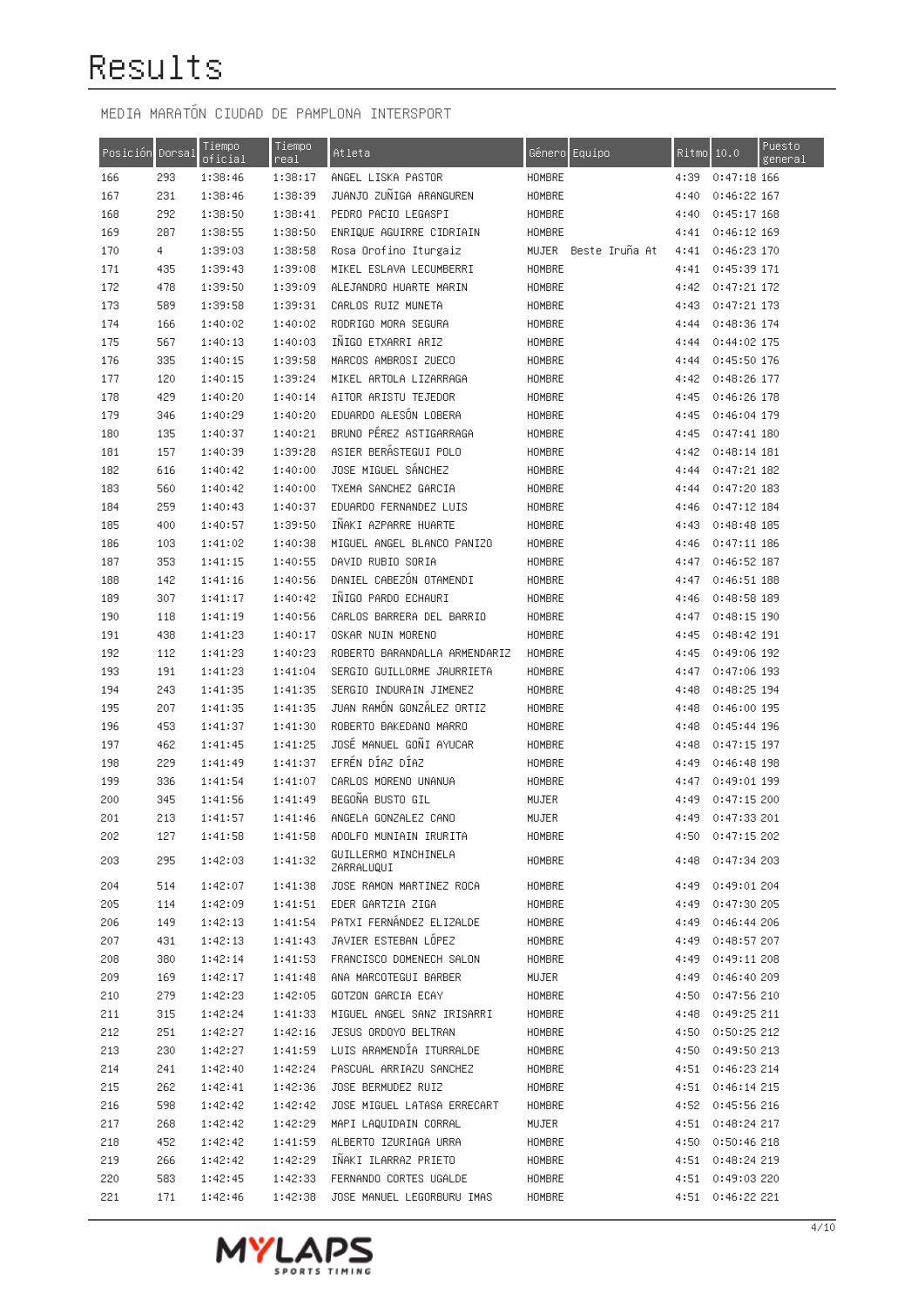| Posición Dorsal |     | Tiempo<br>oficial | Tiempo<br>real | Atleta                         | Género Equipo |      | Ritmo <sub>10.0</sub> | Puesto<br>general |
|-----------------|-----|-------------------|----------------|--------------------------------|---------------|------|-----------------------|-------------------|
| 222             | 425 | 1:42:48           | 1:42:42        | XABIER COSTA CONGIL            | HOMBRE        | 4:52 | 0:48:36 222           |                   |
| 223             | 442 | 1:42:55           | 1:42:38        | FRANCISCO GALLARDO SERRANO     | HOMBRE        | 4:51 | 0:48:57 223           |                   |
| 224             | 205 | 1:42:55           | 1:41:56        | JAVI VERGARA JIMENEZ           | HOMBRE        | 4:49 | 0:49:06 224           |                   |
| 225             | 528 | 1:42:58           | 1:42:41        | JESUS FERNANDEZ LOPEZ          | HOMBRE        | 4:52 | 0:48:54 225           |                   |
| 226             | 461 | 1:43:05           | 1:42:50        | LEIRE URIBEETXEBARRIA          | MUJER         | 4:52 | 0:48:54 226           |                   |
| 227             | 401 | 1:43:05           | 1:42:45        | XABIER MENDIA BAIGORRI         | HOMBRE        | 4:52 | 0:48:54 227           |                   |
| 228             | 495 | 1:43:09           | 1:42:22        | MIGUEL SÁNCHEZ GONZÁLEZ        | HOMBRE        | 4:51 | 0:48:19 228           |                   |
| 229             | 185 | 1:43:19           | 1:43:01        | RAUL GONZALEZ SANCHEZ          | HOMBRE        | 4:53 | 0:46:57 229           |                   |
| 230             | 177 | 1:43:19           | 1:43:01        | ANGEL CABRERO MARTIN           | HOMBRE        | 4:53 | 0:46:57 230           |                   |
| 231             | 558 | 1:43:23           | 1:43:00        | PATXI BLANCO VILLAR            | HOMBRE        | 4:52 | 0:48:33 231           |                   |
| 232             | 151 | 1:43:27           | 1:43:27        | BENAT YABEN IZAGUIRRE          | HOMBRE        | 4:54 | 0:44:28 232           |                   |
| 233             | 116 | 1:43:33           | 1:43:11        | TOÑO CORONADO AYARRA           | HOMBRE        | 4:53 | 0:49:53 233           |                   |
| 234             | 223 | 1:43:44           | 1:43:26        | JESUS LASUNCION ALBERDI        | HOMBRE        | 4:54 | 0:48:21 234           |                   |
| 235             | 374 | 1:43:44           | 1:43:26        | DAVID REBOLE CALVO             | HOMBRE        | 4:54 | 0:48:21 235           |                   |
| 236             | 592 | 1:43:58           | 1:43:43        | ROBERT GIL MASSA               | HOMBRE        | 4:55 | 0:48:16236            |                   |
| 237             | 308 | 1:43:58           | 1:43:46        | JUAN BURITICA ECHEVERRI        | HOMBRE        | 4:55 | 0:49:09 237           |                   |
| 238             | 183 | 1:44:16           | 1:43:29        | JAVIER DIAZ ARRICIVITA         | HOMBRE        | 4:54 | 0:48:57 238           |                   |
| 239             | 182 | 1:44:18           | 1:43:59        | ELOY JAUREGUI MARTIN           | HOMBRE        | 4:55 | 0:49:28 239           |                   |
| 240             | 412 | 1:44:18           | 1:43:57        | ALBERTO MILLAN GOMEZ           | HOMBRE        | 4:55 | 0:46:52 240           |                   |
| 241             | 254 | 1:44:22           | 1:43:55        | RAUL ARMENDARIZ CARRASCOSA     | HOMBRE        | 4:55 | 0:48:33 241           |                   |
| 242             | 340 | 1:44:24           | 1:44:09        | INAKI ELIZONDO BIKONDOA        | HOMBRE        | 4:56 | 0:48:24 242           |                   |
| 243             | 396 | 1:44:32           | 1:43:31        | PEPE ZAPATA                    | HOMBRE        | 4:54 | 0:50:57 243           |                   |
| 244             | 522 | 1:44:32           | 1:43:56        | IVÁN GIMÉNEZ GIL               | HOMBRE        | 4:55 | 0:50:00 244           |                   |
| 245             | 427 | 1:44:32           | 1:44:18        | MIGUEL ANGEL MATILLA RAMOS     | HOMBRE        | 4:56 | 0:46:56 245           |                   |
| 246             | 480 | 1:44:32           | 1:43:40        | ALEJANDRO BENITO ESTEBAN       | HOMBRE        | 4:54 | 0:48:04 246           |                   |
| 247             | 397 | 1:44:33           | 1:43:31        | JOSÉ RUIZ BARROSO              | HOMBRE        | 4:54 | 0:50:57 247           |                   |
| 248             | 604 | 1:44:34           | 1:44:34        | CARMELO PINA GADEA             | HOMBRE        | 4:57 | 0:49:07 248           |                   |
| 249             | 508 | 1:44:36           | 1:43:32        | JESUS MARI BARBERIA PEREZ      | HOMBRE        | 4:54 | 0:48:46 249           |                   |
| 250             | 174 | 1:44:38           | 1:44:26        | ANGEL RUIZ DE APODACA ESPINOSA | HOMBRE        | 4:57 | 0:46:48 250           |                   |
| 251             | 240 | 1:44:40           | 1:44:08        | MICHEL ALVAREZ BIDEGAIN        | HOMBRE        | 4:56 | 0:49:19 251           |                   |
| 252             | 123 | 1:44:43           | 1:44:33        | MIKEL ECHAVARREN CABALLERO     | HOMBRE        | 4:57 | 0:48:32 252           |                   |
| 253             | 520 | 1:44:46           | 1:44:08        | EDURNE LIZARRAGA ARANGUREN     | MUJER         | 4:56 | 0:51:04 253           |                   |
| 254             | 128 | 1:44:46           | 1:44:09        | ALFONSO FANJUL LARRAYOZ        | HOMBRE        | 4:56 | 0:51:04 254           |                   |
| 255             | 389 | 1:44:53           | 1:44:18        | ÓSCAR IRÚN CUAIRÁN             | HOMBRE        | 4:56 | 0:48:51 255           |                   |
| 256             | 375 | 1:44:54           | 1:44:29        | MIGUEL ANGEL DIEZ - RODRIGUEZ  | HOMBRE        | 4:57 | 0:48:35256            |                   |
| 257             | 596 | 1:44:58           | 1:44:26        | TXEMI CAMPOS PEREZ             | HOMBRE        | 4:57 | 0:49:46 257           |                   |
| 258             | 395 | 1:45:02           | 1:44:00        | JOSERRA CALZADA ALCALDE        | HOMBRE        | 4:55 | 0:50:57 258           |                   |
| 259             | 354 | 1:45:13           | 1:44:49        | DANIEL ALDAZ SANCHEZ           | HOMBRE        | 4:58 | 0:47:50 259           |                   |
| 260             | 264 | 1:45:16           | 1:44:38        | ITZIAR ARETA MARTINICORENA     | MUJER         |      | 4:57 0:50:24 260      |                   |
| 261             | 445 | 1:45:17           | 1:44:26        | ALVARO BAÑÓN IRUJO             | HOMBRE        |      | 4:57 0:49:35 261      |                   |
| 262             | 630 | 1:45:18           | 1:44:41        | PATXI PORRON PEREZ             | HOMBRE        |      | 4:57 0:50:24 262      |                   |
| 263             | 108 | 1:45:20           | 1:44:33        | JAVIER ZITA SANTOS             | HOMBRE        |      | 4:57 0:51:49 263      |                   |
| 264             | 186 | 1:45:20           | 1:44:49        | IÑAKI SÀNCHEZ REPARAZ          | HOMBRE        |      | 4:58 0:52:09 264      |                   |
| 265             | 137 | 1:45:30           | 1:44:45        | JAVIER ARIZ PEREZ DE CIRIZA    | HOMBRE        |      | 4:57 0:49:23 265      |                   |
| 266             | 498 | 1:45:32           | 1:45:02        | IBAI FERNANDEZ LAKABE          | HOMBRE        |      | 4:58 0:51:18 266      |                   |
| 267             | 228 | 1:45:33           | 1:45:17        | ALVARO CARASA ELIAS            | <b>HOMBRE</b> |      | 4:59 0:48:28 267      |                   |
| 268             | 156 | 1:45:42           | 1:45:30        | JESUS URTEA LABARI             | HOMBRE        |      | 5:00 0:51:12 268      |                   |
| 269             | 173 | 1:45:45           | 1:45:10        | JOSÉ MIGUEL JIMÉNEZ JODAR      | HOMBRE        |      | 4:59 0:49:36 269      |                   |
| 270             | 489 | 1:45:45           | 1:45:37        | JULEN ALONSO JAUREGUI          | HOMBRE        |      | 5:00 0:46:20 270      |                   |
| 271             | 443 | 1:45:54           | 1:45:20        | JOSÉ LUIS PEMÁN CALVO          | HOMBRE        |      | 4:59 0:48:14 271      |                   |
| 272             | 221 | 1:45:58           | 1:45:06        | JOSE GARATEA ARAMBURU          | HOMBRE        | 4:58 | 0:50:15 272           |                   |
| 273             | 393 | 1:46:00           | 1:45:44        | DAVINIA ORTIZ ANGUIANO         | MUJER         | 5:00 | 0:51:11 273           |                   |
| 274             | 430 | 1:46:11           | 1:45:49        | GONZALO LAYANA ILUNDAIN        | HOMBRE        |      | 5:00 0:49:40 274      |                   |
| 275             | 117 | 1:46:13           | 1:45:50        | ÁLVARO GOÑI HERNÁNDEZ          | HOMBRE        |      | 5:01 0:48:31 275      |                   |
| 276             | 373 | 1:46:16           | 1:45:49        | MARÍA VICTORIA PÉREZ ZABALZA   | MUJER         |      | 5:00 0:50:50 276      |                   |
| 277             | 355 | 1:46:19           | 1:46:15        | RAFAEL GARCIA RAZQUIN          | HOMBRE        |      | 5:02 0:48:12 277      |                   |
| 278             | 209 | 1:46:22           | 1:45:26        | MIKEL ANSA CHURRUCA            | HOMBRE        |      | 4:59 0:51:31 278      |                   |

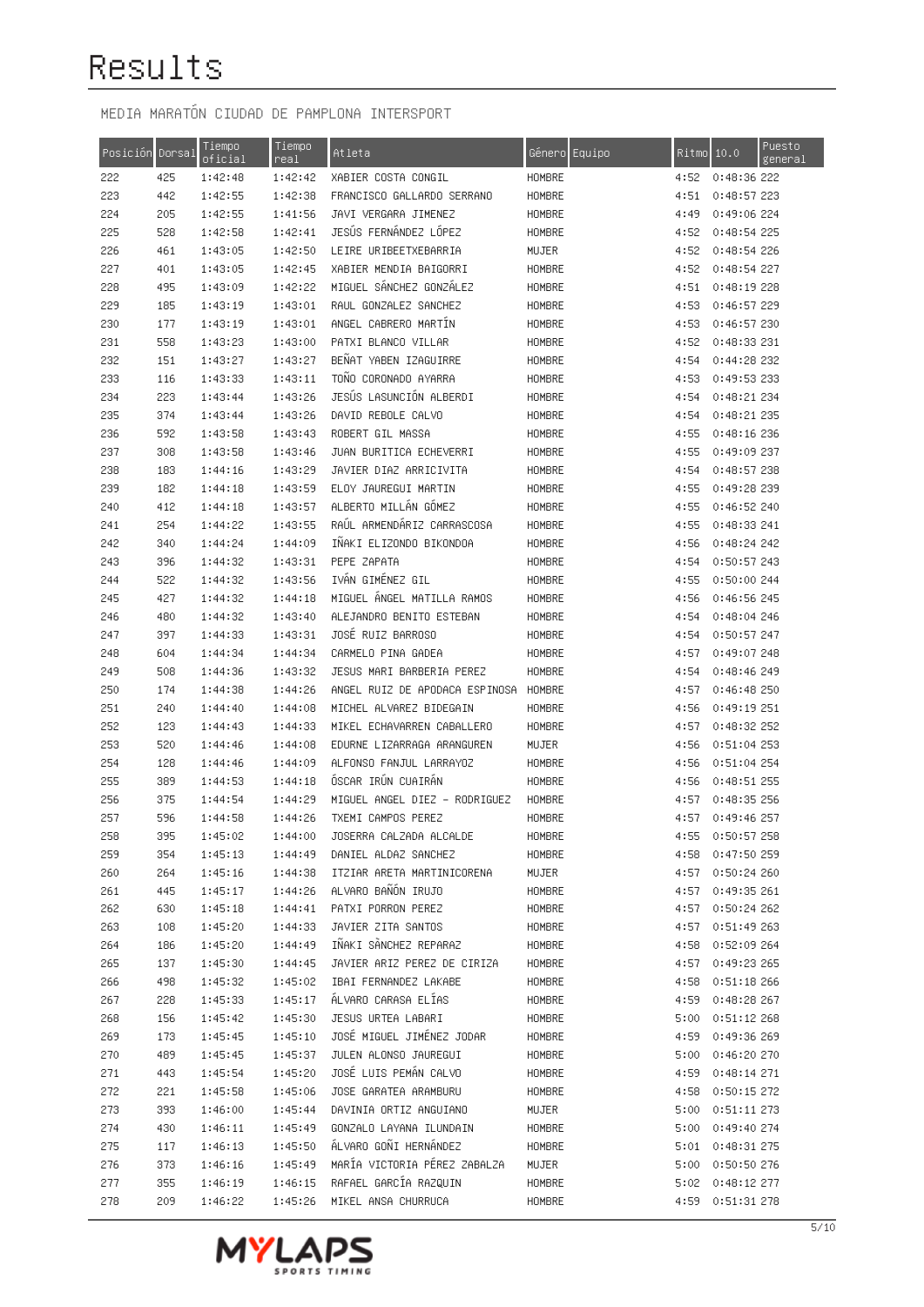| Posición Dorsal |     | Tiempo<br>oficial | <u>Tiempo</u><br>real | Atleta                                | Género Equipo | Ritmo | 10.0                 | Puesto<br>general |
|-----------------|-----|-------------------|-----------------------|---------------------------------------|---------------|-------|----------------------|-------------------|
| 279             | 270 | 1:46:30           | 1:45:38               | FRANCISCO LUIS BOCANEGRA<br>SAANCCHEZ | HOMBRE        | 5:00  | 0:52:56 279          |                   |
| 280             | 282 | 1:46:37           | 1:46:14               | EDORTA OSABA IRIARTE                  | HOMBRE        | 5:02  | 0:49:53 280          |                   |
| 281             | 620 | 1:46:38           | 1:46:32               | VICKY TORRE FERNANDEZ                 | MUJER         | 5:02  | 0:48:21 281          |                   |
| 282             | 621 | 1:46:38           | 1:46:32               | TOMAS SAN MIGUEL COBO                 | HOMBRE        | 5:03  | 0:48:21 282          |                   |
| 283             | 403 | 1:46:57           | 1:46:57               | ANGEL UNZUE PATERNAIN                 | HOMBRE        | 5:04  | 0:49:27 283          |                   |
| 284             | 144 | 1:47:03           | 1:46:43               | JESUS JIMENEZ QUINTANA                | HOMBRE        | 5:03  | 0:50:28 284          |                   |
| 285             | 224 | 1:47:07           | 1:46:58               | CARMEN DIAZ PASCUAL                   | MUJER         | 5:04  | 0:49:08 285          |                   |
| 286             | 542 | 1:47:08           | 1:46:15               | JOSE MARIA FACILA CIDONCHA            | HOMBRE        | 5:02  | 0:50:15286           |                   |
| 287             | 434 | 1:47:10           | 1:46:16               | EDUARDO CLEMOS                        | HOMBRE        | 5:02  | 0:52:02 287          |                   |
| 288             | 349 | 1:47:40           | 1:47:20               | JAIME ZUZA RUIZ DE ALDA               | HOMBRE        | 5:05  | 0:50:39 288          |                   |
| 289             | 539 | 1:47:45           | 1:47:26               | MIKEL PINILLA MARTIN                  | HOMBRE        | 5:05  | 0:50:42 289          |                   |
| 290             | 364 | 1:47:51           | 1:47:51               | MIGUEL ANGEL ARBELOA ROCH             | HOMBRE        | 5:06  | 0:50:26 290          |                   |
| 291             | 511 | 1:47:58           | 1:47:13               | JAIME SORBET LEOZ                     | HOMBRE        | 5:04  | 0:49:34 291          |                   |
| 292             | 549 | 1:48:11           | 1:48:00               | FERMÍN GARCÍA PÉREZ                   | HOMBRE        | 5:07  | 0:47:59 292          |                   |
| 293             | 613 | 1:48:16           | 1:47:42               | NACHO REVENGA MARTINEZ                | HOMBRE        | 5:06  | 0:50:23 293          |                   |
| 294             | 290 | 1:48:17           | 1:48:17               | JUAN CARLOS ARANAZ FLAMARIQUE         | HOMBRE        | 5:08  | 0:51:55 294          |                   |
| 295             | 212 | 1:48:25           | 1:48:14               | NEREA GARMENDIA ORONOZ.               | MUJER         | 5:07  | 0:51:10 295          |                   |
| 296             | 328 | 1:48:37           | 1:48:31               | JAVIER AZAGRA ARIZ                    | HOMBRE        | 5:08  | 0:50:26 296          |                   |
| 297             | 617 | 1:48:37           | 1:48:06               | SILVIA OCAÑA RESTITUTO                | MUJER         | 5:07  | 0:53:16 297          |                   |
| 298             | 545 | 1:48:38           | 1:48:16               | MIGUEL GOMEZ REVALIENTE               | HOMBRE        | 5:07  | 0:51:49 298          |                   |
| 299             | 104 | 1:48:47           | 1:47:01               | ALBERTO GALNARES                      | HOMBRE        | 5:04  | 0:51:20 299          |                   |
| 300             | 546 | 1:48:59           | 1:48:37               | FERNANDO ARNES RUIZ DE LOS<br>PANOS   | HOMBRE        | 5:08  | 0:51:13 300          |                   |
| 301             | 201 | 1:49:00           | 1:47:46               | CLEMENTE GONZALEZ HERNANDEZ           | HOMBRE        | 5:06  | 0:53:23 301          |                   |
| 302             | 363 | 1:49:03           | 1:48:33               | JAIME PEÑA CHARRO                     | HOMBRE        | 5:08  | 0:52:31 302          |                   |
| 303             | 372 | 1:49:06           | 1:48:18               | MIKEL ALDAVE GARCIA                   | HOMBRE        | 5:08  | 0:51:35 303          |                   |
| 304             | 502 | 1:49:06           | 1:48:34               | JOSE-JAVIER ESPARZA UNSAIN            | HOMBRE        | 5:08  | 0:49:01 304          |                   |
| 305             | 352 | 1:49:07           | 1:48:34               | GAIZKA ZILBETI LARREATEGI             | HOMBRE        | 5:08  | 0:53:37 305          |                   |
| 306             | 432 | 1:49:10           | 1:48:08               | DAVID FERRERO AGUIRRE                 | HOMBRE        | 5:07  | 0:53:30 306          |                   |
| 307             | 339 | 1:49:11           | 1:48:09               | JOSÉ ANDRÉS SILANES ARBEO             | HOMBRE        | 5:07  | 0:53:30 307          |                   |
| 308             | 610 | 1:49:17           | 1:49:00               | FRANCISCO CASTRO MARIN                | HOMBRE        | 5:10  | 0:51:11 308          |                   |
| 309             | 263 | 1:49:30           | 1:48:48               | JOSEBA BEROIZ                         | HOMBRE        | 5:09  | 0:51:29 309          |                   |
| 310             | 365 | 1:49:30           | 1:48:48               | INIGO MARCO FLAMARIQUE                | HOMBRE        | 5:09  | 0:51:29 310          |                   |
| 311             | 416 | 1:49:30           | 1:49:10               | FRANCISCO LASSA SUESCUN               | HOMBRE        | 5:10  | 0:50:42 311          |                   |
| 312             | 599 | 1:49:31           | 1:49:00               | PEDRO RODEIRO SEGADE                  | HOMBRE        | 5:10  | 0:51:23 312          |                   |
| 313             | 450 | 1:49:31           | 1:49:05               | ARACELI CASTEJÓN MENÉNDEZ             | MUJER         | 5:10  | 0:53:38 313          |                   |
| 314             | 426 | 1:49:34           | 1:49:11               | EDUARDO BALNCO VEINTEMILLAS           | HOMBRE        |       | 5:10 0:51:06 314     |                   |
| 315             | 504 | 1:49:35           | 1:48:52               | DEMETRIO GOMES                        | HOMBRE        | 5:09  | 0:52:32 315          |                   |
| 316             | 107 | 1:49:36           | 1:48:36               | JUAN CARLOS TELLO LOPEZ               | HOMBRE        |       | 5:08 0:51:30 316     |                   |
| 317             | 470 | 1:49:39           | 1:49:08               | JESUS LOPEZ VELASCO                   | HOMBRE        |       | 5:10 0:50:47 317     |                   |
| 318             | 167 | 1:49:52           | 1:49:28               | MIKEL CAPILLA GOMEZ                   | HOMBRE        |       | 5:11 0:50:42 318     |                   |
| 319             | 180 | 1:49:54           | 1:49:38               | EDUARDO DONCEL UNANUA                 | HOMBRE        |       | 5:11 0:48:58 319     |                   |
| 320             | 417 | 1:49:55           | 1:49:05               | JUAN GANGOITI                         | <b>HOMBRE</b> |       | $5:10$ $0:54:10$ 320 |                   |
| 321             | 314 | 1:49:59           | 1:49:10               | DAVID ASTBURY                         | HOMBRE        |       | 5:10 0:53:02 321     |                   |
| 322             | 121 | 1:50:05           | 1:49:53               | LIDIA GURUCIAGA DIEZ                  | MUJER         |       | 5:12 0:49:13 322     |                   |
| 323             | 188 | 1:50:07           | 1:49:15               | JAVI ARROQUI SALINAS                  | HOMBRE        |       | 5:10 0:53:25 323     |                   |
| 324             | 512 | 1:50:10           | 1:49:16               | FRAN MAEZTU ESQUIROZ                  | HOMBRE        |       | 5:10 0:52:56 324     |                   |
| 325             | 306 | 1:50:14           | 1:49:39               | IÑAKI IBAÑEZ DE ZUAZO ETXAURI         | HOMBRE        |       | 5:11 0:53:17 325     |                   |
| 326             | 274 | 1:50:17           | 1:49:21               | OSCAR ALLI AZCONA                     | HOMBRE        |       | 5:11 0:55:14 326     |                   |
| 327             | 562 | 1:50:35           | 1:50:26               | FÉLIX GARRO                           | HOMBRE        | 5:14  | 0:51:09 327          |                   |
| 328             | 131 | 1:50:36           | 1:50:22               | SEBER URIBE ARANBURU                  | HOMBRE        | 5:13  | 0:50:51 328          |                   |
| 329             | 129 | 1:50:36           | 1:50:22               | MIKEL IBAZETA LERSUNDI                | HOMBRE        | 5:13  | 0:50:51 329          |                   |
| 330             | 505 | 1:50:38           | 1:50:17               | EMILIO RUBIO                          | HOMBRE        | 5:13  | 0:49:17 330          |                   |
| 331             | 607 | 1:50:38           | 1:50:00               | MARIO MARTIN BRIEVA                   | HOMBRE        | 5:12  | 0:53:17 331          |                   |
| 332             | 499 | 1:50:40           | 1:49:48               | PEDRO HERMOSO MEDINA                  | HOMBRE        |       | 5:12 0:52:13 332     |                   |
| 333             | 521 | 1:50:41           | 1:49:55               | HUGO PURROY BLANCO                    | HOMBRE        |       | 5:12 0:52:43 333     |                   |

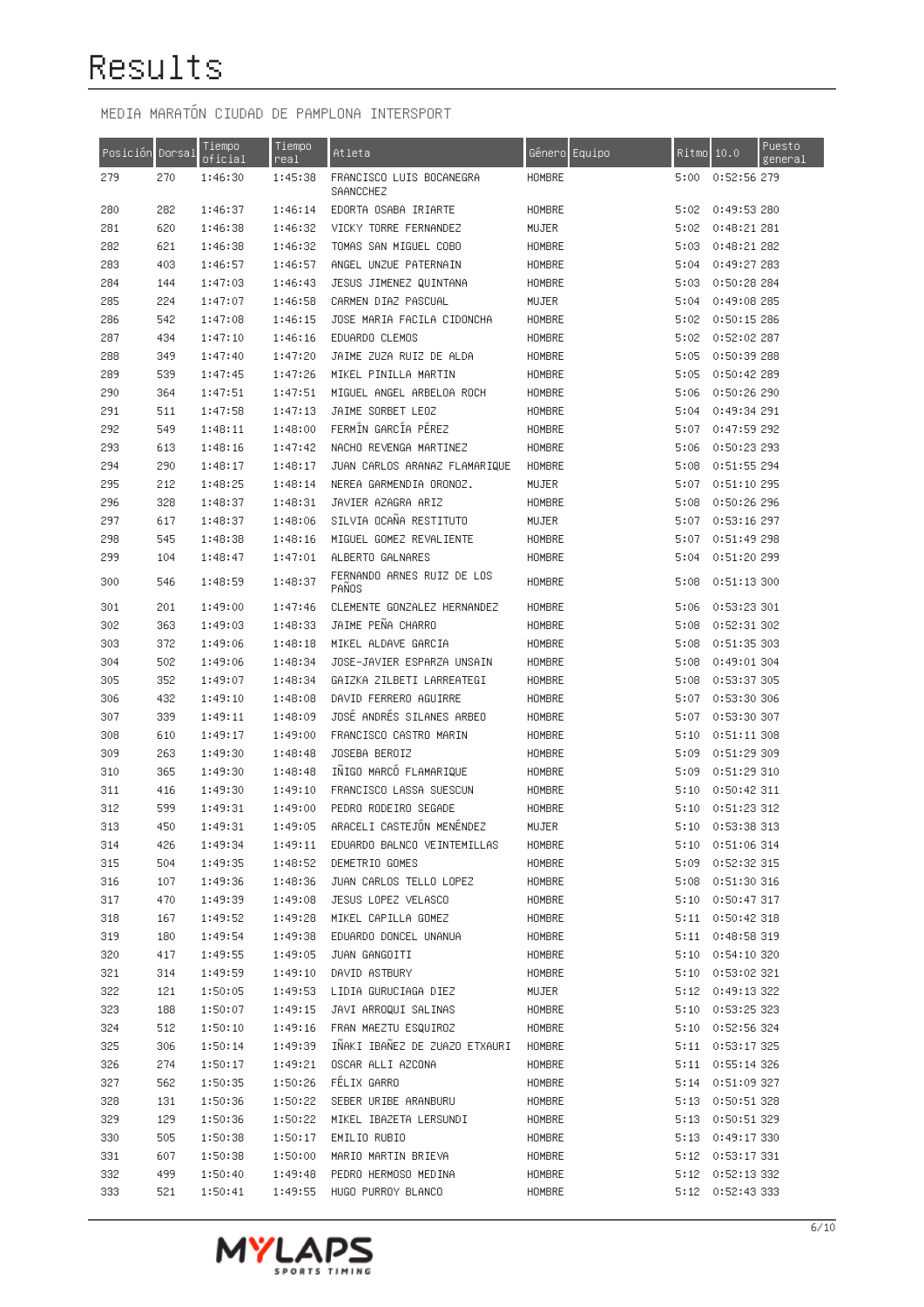| Posición | Dorsal | Tiempo<br>oficial | Tiempo<br>rea <sub>1</sub> | Atleta                             | Equipo<br>Género |      | Puesto<br>Ritmo 10.0<br>general |
|----------|--------|-------------------|----------------------------|------------------------------------|------------------|------|---------------------------------|
| 334      | 200    | 1:50:42           | 1:50:16                    | MIGUEL ANGEL CASTRILLO CELADA      | HOMBRE           | 5:13 | 0:51:19 334                     |
| 335      | 419    | 1:50:43           | 1:49:59                    | ARTURO LACARRA NIETO               | HOMBRE           | 5:12 | 0:51:15 335                     |
| 336      | 446    | 1:50:45           | 1:49:54                    | PABLO EPALZA RUIZ DE ALDA          | HOMBRE           | 5:12 | 0:52:02 336                     |
| 337      | 531    | 1:50:57           | 1:50:34                    | JUAN CARLOS MONREAL JAUREGUI       | HOMBRE           | 5:14 | 0:51:49 337                     |
| 338      | 497    | 1:50:58           | 1:50:14                    | ROBERTO TAINTA ESQUIROZ            | HOMBRE           | 5:13 | 0:51:25 338                     |
| 339      | 618    | 1:50:58           | 1:50:14                    | JOSU EGOZKUE SAGASETA              | HOMBRE           | 5:13 | 0:51:24 339                     |
| 340      | 510    | 1:51:06           | 1:50:25                    | FERMÍN ZALBA SALABERRI             | HOMBRE           | 5:14 | 0:52:23 340                     |
| 341      | 154    | 1:51:06           | 1:50:22                    | LUIS GALVAN MORENO                 | HOMBRE           | 5:13 | 0:52:16 341                     |
| 342      | 101    | 1:51:06           | 1:50:40                    | GEMA CAMPO MOLINA                  | MUJER            | 5:14 | 0:52:14 342                     |
| 343      | 440    | 1:51:13           | 1:50:47                    | ANA GAZTAMBIDE RUBIO               | MUJER            | 5:15 | 0:52:14 343                     |
| 344      | 475    | 1:51:21           | 1:50:44                    | INIGO BACAICOA SARALEGUI           | HOMBRE           | 5:14 | 0:52:42 344                     |
| 345      | 286    | 1:51:40           | 1:50:45                    | IÑAKI BAÑOS                        | HOMBRE           | 5:14 | 0:52:57 345                     |
| 346      | 285    | 1:51:40           | 1:50:45                    | VICENTE CARMONA                    | HOMBRE           | 5:14 | 0:52:57 346                     |
| 347      | 526    | 1:51:51           | 1:51:14                    | CARLOS LAFUENTE ANTON              | HOMBRE           | 5:16 | 0:53:34 347                     |
| 348      | 428    | 1:51:58           | 1:51:30                    | GABRIEL DURAN URDANIZ              | HOMBRE           | 5:17 | 0:53:40 348                     |
| 349      | 525    | 1:52:14           | 1:51:45                    | EDUARDO GALARRETA AMEZQUETA        | HOMBRE           | 5:17 | 0:53:39 349                     |
| 350      | 627    | 1:52:18           | 1:51:33                    | IGNACIO GURRUTXAGA BEREZIARTUA     | HOMBRE           | 5:17 | 0:52:04 350                     |
| 351      | 109    | 1:52:21           | 1:51:21                    | ALOXI VERGARA JIMENEZ              | HOMBRE           | 5:16 | 0:50:24 351                     |
| 352      | 437    | 1:52:27           | 1:51:56                    | CESAR LOPEZ LANA                   | HOMBRE           | 5:18 | 0:52:52 352                     |
| 353      | 565    | 1:52:33           | 1:51:53                    | JAVIER LISARRI LANAS               | HOMBRE           | 5:18 | 0:52:58 353                     |
| 354      | 601    | 1:52:34           | 1:52:15                    | AITOR TAPIAS PRIETO                | HOMBRE           | 5:19 | 0:48:03 354                     |
| 355      | 276    | 1:52:35           | 1:51:56                    | ALFREDO FERRER LERGA               | HOMBRE           | 5:18 | 0:52:32 355                     |
| 356      | 277    | 1:52:35           | 1:51:56                    | EDURNE BEUNZA LANCIEGO             | MUJER            | 5:18 | 0:52:32 356                     |
| 357      | 608    | 1:52:36           | 1:51:27                    | PABLO SAN VENANCIO GARCIA          | HOMBRE           | 5:16 | 0:52:02 357                     |
| 358      | 606    | 1:52:36           | 1:51:26                    | GABRIEL TAMAMES RIVERA             | HOMBRE           | 5:16 | 0:52:02 358                     |
| 359      | 106    | 1:52:39           | 1:51:39                    | FRANCISCO JAVIER TELLO LOPEZ       | HOMBRE           | 5:17 | 0:53:26 359                     |
| 360      | 406    | 1:52:44           | 1:52:35                    | ANGEL ARGOTA FERNANDEZ             | HOMBRE           | 5:20 | 0:49:25 360                     |
| 361      | 350    | 1:52:48           | 1:52:04                    | MIKEL AZCARATE GOÑI                | HOMBRE           | 5:18 | 0:53:29 361                     |
| 362      | 579    | 1:52:51           | 1:51:40                    | LUIS SARRIES MARTINEZ              | HOMBRE           | 5:17 | 0:52:49 362                     |
| 363      | 564    | 1:52:59           | 1:52:40                    | FERNANDO DONAZAR GONZALEZ          | HOMBRE           | 5:20 | 0:52:43 363                     |
| 364      | 551    | 1:53:01           | 1:52:08                    | MARISA GOÑI MEDRANO                | MUJER            | 5:18 | 0:53:35 364                     |
| 365      | 338    | 1:53:03           | 1:52:06                    | XABIER SASTRE ERROZ                | HOMBRE           | 5:18 | 0:51:09 365                     |
| 366      | 408    | 1:53:04           | 1:52:43                    | VEGA GARCIA LOPEZ                  | MUJER            | 5:20 | 0:52:18366                      |
| 367      | 344    | 1:53:06           | 1:52:27                    | MARIA GORRICHO PEJENAUTE           | MUJER            | 5:19 | 0:52:53 367                     |
| 368      | 258    | 1:53:13           | 1:53:09                    | OSCAR BEROIZ SORIA                 | HOMBRE           | 5:21 | 0:50:26 368                     |
| 369      | 386    | 1:53:14           | 1:52:09                    | LUIS ARSENIO ARAMENDIA DEL<br>PINO | HOMBRE           | 5:18 | 0:54:41 369                     |
| 370      | 486    | 1:53:17           | 1:52:32                    | IVÁN UGARTE SANTIÑAN               | HOMBRE           |      | 5:20 0:53:15 370                |
| 371      | 305    | 1:53:26           | 1:52:31                    | ADRIAN GARCIA LEON                 | HOMBRE           |      | 5:20 0:53:43 371                |
| 372      | 411    | 1:53:26           | 1:52:31                    | NURIA BLANCO DELESTAL              | MUJER            |      | 5:20 0:53:43 372                |
| 373      | 381    | 1:53:36           | 1:52:54                    | RICARDO CASI ARBONIES              | HOMBRE           |      | 5:21 0:54:15 373                |
| 374      | 234    | 1:53:42           | 1:52:37                    | JAVIER IMAZ VACAS                  | HOMBRE           |      | 5:20 0:53:08 374                |
| 375      | 197    | 1:53:43           | 1:52:59                    | JOSUNE IPARRAGUIRRE MINDEGUIA      | MUJER            |      | 5:21 0:53:45 375                |
| 376      | 226    | 1:53:45           | 1:53:06                    | JAVIER MARTINEZ IRIARTE            | HOMBRE           |      | 5:21 0:53:47 376                |
| 377      | 233    | 1:53:58           | 1:53:45                    | VICENTE UNZUE OSCARIZ              | HOMBRE           |      | 5:23 0:52:04 377                |
| 378      | 245    | 1:54:00           | 1:53:14                    | DAVID CRUZ MORENO                  | HOMBRE           |      | 5:22 0:56:46 378                |
| 379      | 265    | 1:54:03           | 1:53:27                    | JOSÉ MARÍA MACAYA LARREA           | HOMBRE           |      | 5:22 0:53:55 379                |
| 380      | 472    | 1:54:11           | 1:53:24                    | RAFAEL ECHEVERRIA ARAMBILLET       | HOMBRE           |      | 5:22 0:53:06 380                |
| 381      | 379    | 1:54:13           | 1:53:15                    | EDUARDO BUENO MARTÍNEZ             | HOMBRE           |      | 5:22 0:53:09 381                |
| 382      | 484    | 1:54:13           | 1:53:16                    | JAVIER VICENTE MORTERUEL           | HOMBRE           |      | 5:22 0:53:09 382                |
| 383      | 175    | 1:54:15           | 1:53:21                    | LORENZO IZQUIERDO VILLANUEVA       | HOMBRE           |      | 5:22 0:54:43 383                |
| 384      | 593    | 1:54:15           | 1:53:16                    | CAROLINA CAMACHO CEPEDA            | MUJER            |      | 5:22 0:56:05 384                |
| 385      | 236    | 1:54:19           | 1:53:26                    | JOXEAN GALLEGO VARELA              | HOMBRE           |      | 5:22 0:53:55 385                |
| 386      | 476    | 1:54:21           | 1:53:45                    | JOSEBA AZKOITI GASPAR              | HOMBRE           |      | 5:23 0:53:25 386                |
| 387      | 242    | 1:54:23           | 1:53:18                    | MARTÍN GASTÓN ROMEO                | HOMBRE           |      | 5:22 0:54:35 387                |
| 388      | 331    | 1:54:28           | 1:53:35                    | GERARD MARTINEZ                    | HOMBRE           |      | 5:23 0:53:26 388                |
| 389      | 343    | 1:54:34           | 1:54:13                    | IGNACIO ECHEVERRIA ERVITI          | HOMBRE           |      | 5:24 0:52:03 389                |

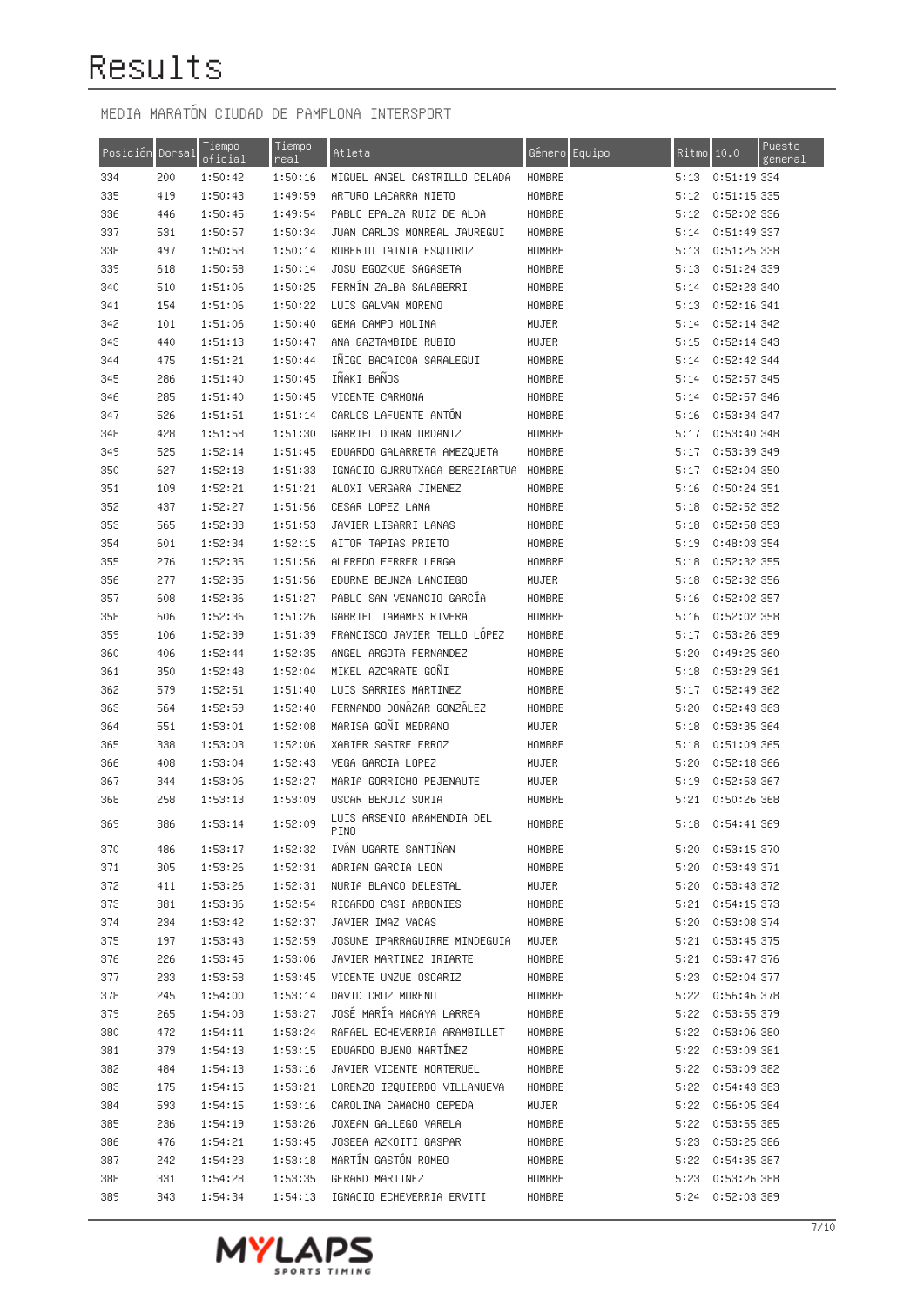| Posición Dorsal |     | Tiempo<br>oficial | Tiempo<br>real | Atleta                                | Género Equipo | Ritmo | 10.0             | Puesto<br>general |
|-----------------|-----|-------------------|----------------|---------------------------------------|---------------|-------|------------------|-------------------|
| 390             | 506 | 1:54:37           | 1:54:16        | GONZALO MUÑOZ BAQUERO                 | HOMBRE        | 5:25  | 0:51:30 390      |                   |
| 391             | 162 | 1:54:40           | 1:54:01        | USUA JUANGO DE LA PINTA               | MUJER         | 5:24  | 0:53:44 391      |                   |
| 392             | 163 | 1:54:41           | 1:54:01        | MAIDER LARUMBE IRURZUN                | MUJER         | 5:24  | 0:53:44 392      |                   |
| 393             | 467 | 1:54:44           | 1:54:10        | ALVARO IBÁÑEZ                         | HOMBRE        | 5:24  | 0:52:21 393      |                   |
| 394             | 399 | 1:55:54           | 1:54:52        | DIEGO PEREZ GONZALEZ                  | <b>HOMBRE</b> | 5:26  | 0:57:59 394      |                   |
| 395             | 482 | 1:56:06           | 1:55:02        | PATXI MUNIAIN ECHEGOYEN               | HOMBRE        | 5:27  | 0:54:14 395      |                   |
| 396             | 529 | 1:56:07           | 1:55:03        | MARIO RODRIGUEZ LEZAUN                | HOMBRE        | 5:27  | 0:54:15 396      |                   |
| 397             | 575 | 1:56:12           | 1:55:23        | MIRIAM ARAUJO GOICOECHEA              | MUJER         | 5:28  | 0:54:47 397      |                   |
| 398             | 576 | 1:56:12           | 1:55:22        | RAFAEL ARAUJO                         | HOMBRE        | 5:28  | 0:54:48 398      |                   |
| 399             | 454 | 1:56:15           | 1:55:18        | INIGO SANTESTEBAN VIDONDO             | HOMBRE        | 5:27  | 0:55:52 399      |                   |
| 400             | 524 | 1:56:27           | 1:55:41        | JANIRE MARTINEZ BERRUETA              | MUJER         | 5:29  | 0:55:47 400      |                   |
| 401             | 255 | 1:56:33           | 1:56:08        | GOTZON PEREDA GARCIA                  | HOMBRE        | 5:30  | 0:54:44 401      |                   |
| 402             | 330 | 1:56:33           | 1:55:47        | JUANJO PRETEL                         | HOMBRE        | 5:29  | 0:51:49 402      |                   |
| 403             | 402 | 1:56:38           | 1:55:41        | PEDRO MUÑOZ MONTERO                   | HOMBRE        | 5:29  | 0:55:32 403      |                   |
| 404             | 150 | 1:56:38           | 1:56:38        | FRANCISCO JAVIER RIBALLO<br>MARTINEZ  | HOMBRE        | 5:31  | 0:48:56 404      |                   |
| 405             | 578 | 1:56:40           | 1:56:02        | PACO ARANDA CAMPOS                    | HOMBRE        | 5:30  | 0:54:45 405      |                   |
| 406             | 444 | 1:56:44           | 1:55:45        | IMANOL ZARRANZ VILLANUEVA             | HOMBRE        | 5:29  | $0:57:12$ 406    |                   |
| 407             | 481 | 1:57:05           | 1:56:16        | IGNACIO REMON                         | <b>HOMBRE</b> | 5:30  | 0:56:36 407      |                   |
| 408             | 418 | 1:57:10           | 1:56:19        | IKER GUERGUE                          | HOMBRE        | 5:30  | 0:54:10 408      |                   |
| 409             | 317 | 1:57:13           | 1:56:29        | PABLO PÉREZ LÓPEZ                     | HOMBRE        | 5:31  | 0:54:46 409      |                   |
| 410             | 318 | 1:57:13           | 1:56:30        | MIGUEL ÁNGEL PÉREZ LÓPEZ              | HOMBRE        | 5:31  | 0:54:46 410      |                   |
| 411             | 457 | 1:57:19           | 1:56:53        | HARITZ CRUZ                           | HOMBRE        | 5:32  | 0:55:36 411      |                   |
| 412             | 544 | 1:57:28           | 1:57:08        | GERARDO POSE MATO                     | HOMBRE        | 5:33  | 0:55:07 412      |                   |
| 413             | 543 | 1:57:31           | 1:57:10        | JESUS MANUEL POSE MATO                | HOMBRE        | 5:33  | 0:51:31 413      |                   |
| 414             | 614 | 1:57:35           | 1:57:21        | ARITZ SEMINARIO                       | HOMBRE        | 5:33  | 0:53:00 414      |                   |
| 415             | 369 | 1:57:37           | 1:57:15        | ALBERTO GARCIA                        | HOMBRE        | 5:33  | 0:52:17 415      |                   |
| 416             | 160 | 1:57:46           | 1:56:54        | JESUS RUS PEREIRA                     | HOMBRE        | 5:32  | 0:52:58 416      |                   |
| 417             | 554 | 1:57:47           | 1:57:18        | FERNANDO VIZCAY SALVADOR              | HOMBRE        | 5:33  | 0:54:07 417      |                   |
| 418             | 297 | 1:57:48           | 1:57:00        | ALVARO JIMENEZ RUIZ                   | HOMBRE        | 5:32  | 0:54:08 418      |                   |
| 419             | 483 | 1:58:05           | 1:56:56        | JUAN MANUEL LECHADO QUINTANA          | HOMBRE        | 5:32  | 0:53:00 419      |                   |
| 420             | 194 | 1:58:12           | 1:57:30        | CELESTE TARLING BAYUGAR               | MUJER         | 5:34  | 0:56:04 420      |                   |
| 421             | 509 | 1:58:16           | 1:57:50        | NEREA SANZ DE ACEDO                   | MUJER         | 5:35  | 0:54:39 421      |                   |
| 422             | 433 | 1:58:26           | 1:57:58        | PABLO FERMIN GONI GARAYOA             | HOMBRE        | 5:35  | 0:54:45 422      |                   |
| 423             | 469 | 1:58:44           | 1:57:49        | MARIANO PASCAL LIZARRAGA              | HOMBRE        | 5:35  | 0:56:03 423      |                   |
| 424             | 390 | 1:59:06           | 1:58:13        | JOSÉ FÉLIX CAPILLA GÓMEZ              | HOMBRE        | 5:36  | 0:55:10 424      |                   |
| 425             | 321 | 1:59:09           | 1:58:15        | MIRIAM ALZORRIZ ARMENDARIZ            | MUJER         |       | 5:36 0:56:07 425 |                   |
| 426             | 322 | 1:59:09           | 1:58:14        | SILVIA MARIN GASCO                    | MUJER         |       | 5:36 0:56:07 426 |                   |
| 427             | 294 | 1:59:20           | 1:58:49        | MARTA NEBREDA ARTIEDA                 | MUJER         | 5:37  | 0:55:15 427      |                   |
| 428             | 115 | 1:59:21           | 1:58:36        | JAVIER NAVARRO LOPEZ                  | HOMBRE        | 5:37  | 0:53:06 428      |                   |
| 429             | 556 | 1:59:24           | 1:58:34        | JOAN PERE SANCHEZ PELLICER            | <b>HOMBRE</b> | 5:37  | 0:55:20 429      |                   |
| 430             | 459 | 1:59:43           | 1:59:17        | INAKI UNDIANO GARRIZ                  | HOMBRE        | 5:39  | 0:55:37 430      |                   |
| 431             | 573 | 2:00:00           | 1:59:13        | ARTURO CORRAL BENGOECHEA              | HOMBRE        | 5:39  | 0:57:16431       |                   |
| 432             | 119 | 2:00:00           | 1:58:57        | JOAQUÍN DE LEÓN EL BUSTO              | HOMBRE        | 5:38  | 0:54:24 432      |                   |
| 433             | 110 | 2:00:07           | 1:59:03        | ÍÑIGO REDÍN MICHÁUS                   | HOMBRE        | 5:38  | 0:57:50 433      |                   |
| 434             | 572 | 2:00:32           | 2:00:03        | JAVIER ELCANO FRANCÉS                 | HOMBRE        |       | 5:41 0:55:27 434 |                   |
| 435             | 571 | 2:00:32           | 2:00:08        | TXEMA ELCANO ARCE                     | HOMBRE        |       | 5:41 0:55:27 435 |                   |
| 436             | 413 | 2:00:34           | 1:59:33        | AITOR MENDIA ARBIZU                   | HOMBRE        |       | 5:40 0:54:41 436 |                   |
| 437             | 534 | 2:00:54           | 2:00:21        | MIKEL UCAR DIAZ                       | HOMBRE        |       | 5:42 0:58:06 437 |                   |
| 438             | 168 | 2:00:55           | 1:59:57        | LUCÍA MARRODÁN FERNÁNDEZ              | MUJER         |       | 5:41 0:58:06 438 |                   |
| 439             | 261 | 2:00:58           | 2:00:06        | LAURA GOIKOETXEA CALVO                | MUJER         |       | 5:41 0:56:05 439 |                   |
| 440             | 256 | 2:00:58           | 2:00:06        | ALIZIA VILLAR CASADO                  | MUJER         |       | 5:41 0:56:05 440 |                   |
| 441             | 563 | 2:01:05           | 2:00:37        | FERNANDO MARTINEZ REGUEIRA            | HOMBRE        | 5:43  | 0:51:36 441      |                   |
| 442             | 288 | 2:01:06           | 2:00:20        | ALFONSO MARTINEZ OHARRIZ              | HOMBRE        |       | 5:42 0:57:19 442 |                   |
| 443             | 176 | 2:01:11           | 2:00:28        | NIEVES OCHOA MARTINEZ                 | MUJER         |       | 5:42 0:56:04 443 |                   |
| 444             | 283 | 2:01:57           | 2:01:01        | DOMINGO GORRIA SORET                  | HOMBRE        |       | 5:44 0:55:35 444 |                   |
| 445             | 284 | 2:01:57           | 2:01:00        | JOSÉ MIGUEL PERNAUTE FERNANDEZ HOMBRE |               |       | 5:44 0:55:14 445 |                   |

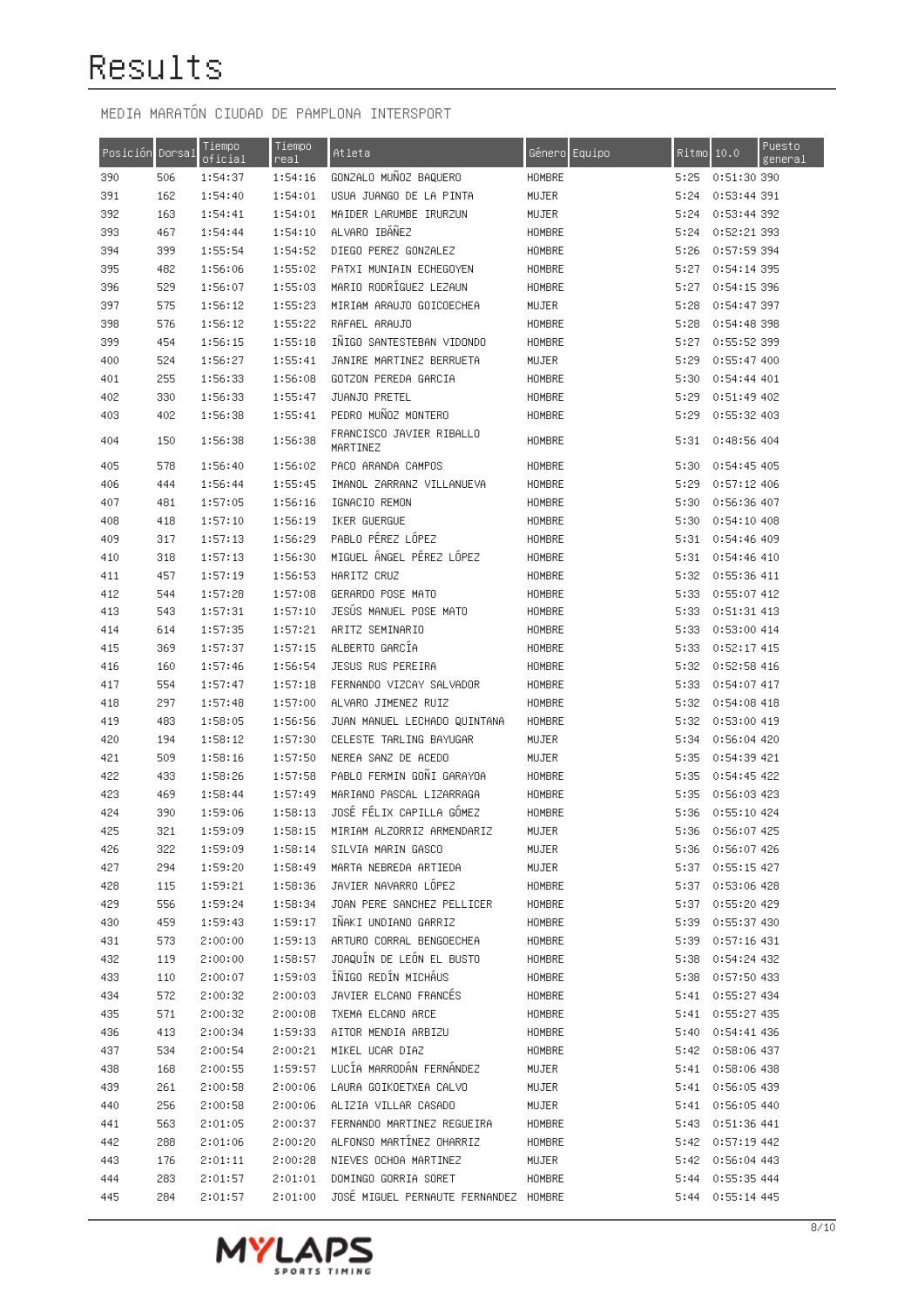| Posición Dorsal |     | Tiempo<br>oficial | Tiempo<br>real | Atleta                                 | Género Equipo         |      | Ritmo  10.0   | Puesto<br>general  |
|-----------------|-----|-------------------|----------------|----------------------------------------|-----------------------|------|---------------|--------------------|
| 446             | 447 | 2:02:03           | 2:01:22        | EVA ZARRANZ ALLI                       | MUJER                 | 5:45 | 0:57:01 446   |                    |
| 447             | 371 | 2:02:04           | 2:01:48        | SANDRA SANCHEZ GARRIZ                  | MUJER                 | 5:46 | 0:56:04 447   |                    |
| 448             | 370 | 2:02:18           | 2:01:57        | JAVIER TOURON PORTO                    | HOMBRE                | 5:46 | 0:52:17 448   |                    |
| 449             | 474 | 2:02:28           | 2:01:51        | JOSE IGNACIO GARCIA ARZOZ              | HOMBRE                | 5:46 | 0:56:26 449   |                    |
| 450             | 605 | 2:02:29           | 2:01:21        | CELIA GARCÍA GARCÍA                    | MUJER                 | 5:45 | 0:58:02 450   |                    |
| 451             | 199 | 2:03:00           | 2:03:00        | FERNANDO SOLA BEGUIRISTAIN             | HOMBRE                | 5:49 | 0:57:59 451   |                    |
| 452             | 535 | 2:03:00           | 2:01:59        | LEIRE AMBROSIO GUTIERREZ               | MUJER                 | 5:46 | 0:58:00 452   |                    |
| 453             | 351 | 2:03:13           | 2:02:48        | EDUARDO UCAR LERGA                     | HOMBRE                | 5:49 | $0:53:14$ 453 |                    |
| 454             | 170 | 2:03:27           | 2:03:02        | BELEN DEL BARRIO MADRUGA               | MUJER                 | 5:49 | 0:55:17454    |                    |
| 455             | 341 | 2:03:28           | 2:03:03        | JOSE JOAQUÍN LECUMBERRI SAGÜES         | HOMBRE                | 5:49 | 0:55:17 455   |                    |
| 456             | 164 | 2:03:33           | 2:03:30        | ROBERTO URIZAR SAN ILDEFONSO           | HOMBRE                | 5:51 | 0:53:39 456   |                    |
| 457             | 358 | 2:04:25           | 2:04:07        | RUBEN ESPARZA JIMENO                   | HOMBRE                | 5:53 | 0:55:20 457   |                    |
| 458             | 153 | 2:04:50           | 2:03:44        | ANDONI ALBERDI LARRAÑAGA               | HOMBRE                | 5:51 | 0:55:45 458   |                    |
| 459             | 132 | 2:05:03           | 2:04:19        | SILVIA LARREA ABAURREA                 | MUJER                 | 5:53 | 0:56:05 459   |                    |
| 460             | 337 | 2:05:23           | 2:04:55        | ANA MILLERA                            | MUJER                 | 5:55 | 0:52:31 460   |                    |
| 461             | 319 | 2:05:26           | 2:04:44        | SIMON EDDLESTON                        | HOMBRE                | 5:54 | 0:54:53.461   |                    |
| 462             | 388 | 2:07:08           | 2:06:26        | PAULA MORENO RUBIO                     | MUJER                 | 5:59 | 0:57:01 462   |                    |
| 463             | 139 | 2:07:35           | 2:07:02        | ANDER CILVETI LARREATEGUI              | HOMBRE                | 6:01 | 0:58:34 463   |                    |
| 464             | 126 | 2:07:48           | 2:06:52        | LAURA ISABEL PAIS GARCIA               | MUJER                 | 6:00 | 1:01:03 464   |                    |
| 465             | 159 | 2:07:49           | 2:06:52        | MIKEL MERLO                            | HOMBRE                | 6:00 | 1:01:04 465   |                    |
| 466             | 312 | 2:07:49           | 2:06:50        | IVAN OLMEDO IRIARTE                    | HOMBRE                | 6:00 | 1:00:58 466   |                    |
| 467             | 165 | 2:07:50           | 2:06:52        | JOSEBA SENOSIAIN LANZ                  | HOMBRE                | 6:00 | 0:56:36 467   |                    |
| 468             | 102 | 2:08:08           | 2:08:05        | PEDRO MIRANDA ESCARTIN                 | HOMBRE                | 6:04 | 0:57:30468    |                    |
| 469             | 647 | 2:08:23           | 2:07:15        | CRISTINA ALEJANDRA VESNA LOPEZ         | MUJER                 | 6:01 | 0:59:02 469   |                    |
| 470             | 141 | 2:08:46           | 2:07:53        | MAKE ILINCHETA ZABALZA                 | MUJER                 | 6:03 | 0:58:33 470   |                    |
| 471             | 140 | 2:08:46           | 2:07:52        | ALBERTO AMEZQUETA PUEYO                | HOMBRE                | 6:03 | 0:58:33 471   |                    |
| 472             | 246 | 2:09:22           | 2:08:49        | JESÚS HUARTE RUIZ                      | HOMBRE                | 6:06 | 0:57:46 472   |                    |
| 473             | 623 | 2:10:45           | 2:10:16        | MARIA FERNANDEZ AZACETA                | MUJER                 | 6:10 | 1:00:18 473   |                    |
| 474             | 622 | 2:10:45           | 2:10:17        | ALEJANDRO AHEDO DIEZ                   | HOMBRE                | 6:10 | 1:00:18 474   |                    |
| 475             | 407 | 2:11:36           | 2:11:15        | JOSE MANUEL GUTIERREZ CUESTA           | HOMBRE                | 6:13 | 0:57:08 475   |                    |
| 476             | 488 | 2:17:19           | 2:16:37        | LUIS MIGUEL CAMPO USTARROZ             | HOMBRE                | 6:28 | 1:06:57 476   |                    |
| 477             | 302 | 2:20:41           | 2:19:45        | ARANTXA ANSORENA GONZALEZ              | MUJER                 | 6:37 | 1:01:10 477   |                    |
| 478             | 301 | 2:20:41           | 2:19:45        | ALBERTO ARRIBAS FERNANDEZ              | HOMBRE                | 6:37 | 1:01:10 478   |                    |
| 479             | 237 | 2:24:25           | 2:24:11        | CARLOS SARRIA QUIROGA                  | HOMBRE                | 6:50 | 1:05:30 479   |                    |
| 480             | 538 | 2:24:27           | 2:23:12        | ALBERTO PAZ JIMÉNEZ                    | HOMBRE                | 6:47 | 1:07:01 480   |                    |
| 481             | 501 | 2:24:27           | 2:23:12        | TXETXO RONCAL PEREZ DE ZABALZA HOMBRE  |                       | 6:47 | 1:07:01 481   |                    |
| DQ.             | 547 |                   |                | JUANMA ALONSO BARCENA                  | HOMBRE                |      |               | 2147483647         |
| DQ.             | 249 |                   |                | JAVIER ESQUIROZ PERNAUT                | HOMBRE                |      |               | 2147483647         |
| DQ.             | 206 |                   |                | JULIÁN COLOMO UGARTE                   | HOMBRE                |      |               | 2147483647         |
| DQ.             | 609 |                   |                | JAVIER YABEN                           | HOMBRE                |      |               | 2147483647         |
| DQ.             | 493 |                   |                | IGNACIO FERNANDEZ CASTIELLA            | HOMBRE                |      |               | 2147483647         |
| DQ.             | 376 |                   |                | DAVID CACHO OSES                       | HOMBRE                |      |               | 2147483647         |
| DQ.             | 385 |                   |                | EDUARDO ERREA RODRIGUEZ                | HOMBRE                |      |               | 2147483647         |
| DNF             | 210 |                   |                | RUBEN PEREZ DE ALBENIZ DELGADO HOMBRE  |                       |      |               | 0:44:07 2147483647 |
| DNF             | 519 |                   |                | MIGUEL PURROY AZCON                    | HOMBRE                |      |               | 0:45:35 2147483647 |
| DNF             | 513 |                   |                | PEIO ELIZALDE SOLA                     | HOMBRE                |      |               | 0:41:50 2147483647 |
| DNF             | 239 |                   |                | JAVIER HERMOSO GONZÁLEZ DE<br>CASTEJON | HOMBRE                |      |               | 0:45:56 2147483647 |
| DNF             | 320 |                   |                | ROBERTO PEREZ ELORZA                   | HOMBRE                |      |               | 0:49:26 2147483647 |
| DNF             | 280 |                   |                | INAKI ALASTUEY RUIZ                    | HOMBRE                |      |               | 0:50:34 2147483647 |
| DNF             | 311 |                   |                | CESAR DONAZAR GARCIA                   | HOMBRE                |      |               | 0:51:32 2147483647 |
| DNF             | 208 |                   |                | JUAN PABLO OLLO SANCHO                 | HOMBRE                |      |               | 0:53:09 2147483647 |
| DNF             | 533 |                   |                | DAVID RUIZ MARTINEZ                    | HOMBRE                |      |               | 0:53:34 2147483647 |
| DNF             | 272 |                   |                | UNAI GOROSPE LAFUENTE                  | HOMBRE                |      |               | 0:54:41 2147483647 |
| DNF             | 423 |                   |                | EMILIO GUIRADO PALOMARES               | HOMBRE                |      |               | 0:40:53 2147483647 |
| DNF             | 204 |                   |                | HECTOR ECHAVARRI ARBILLA               | HOMBRE                |      |               | 0:39:33 2147483647 |
| <b>DNF</b>      | 12  |                   |                | Aitor Seminario Seminario              | HOMBRE Beste Iruña At |      |               | 2147483647         |